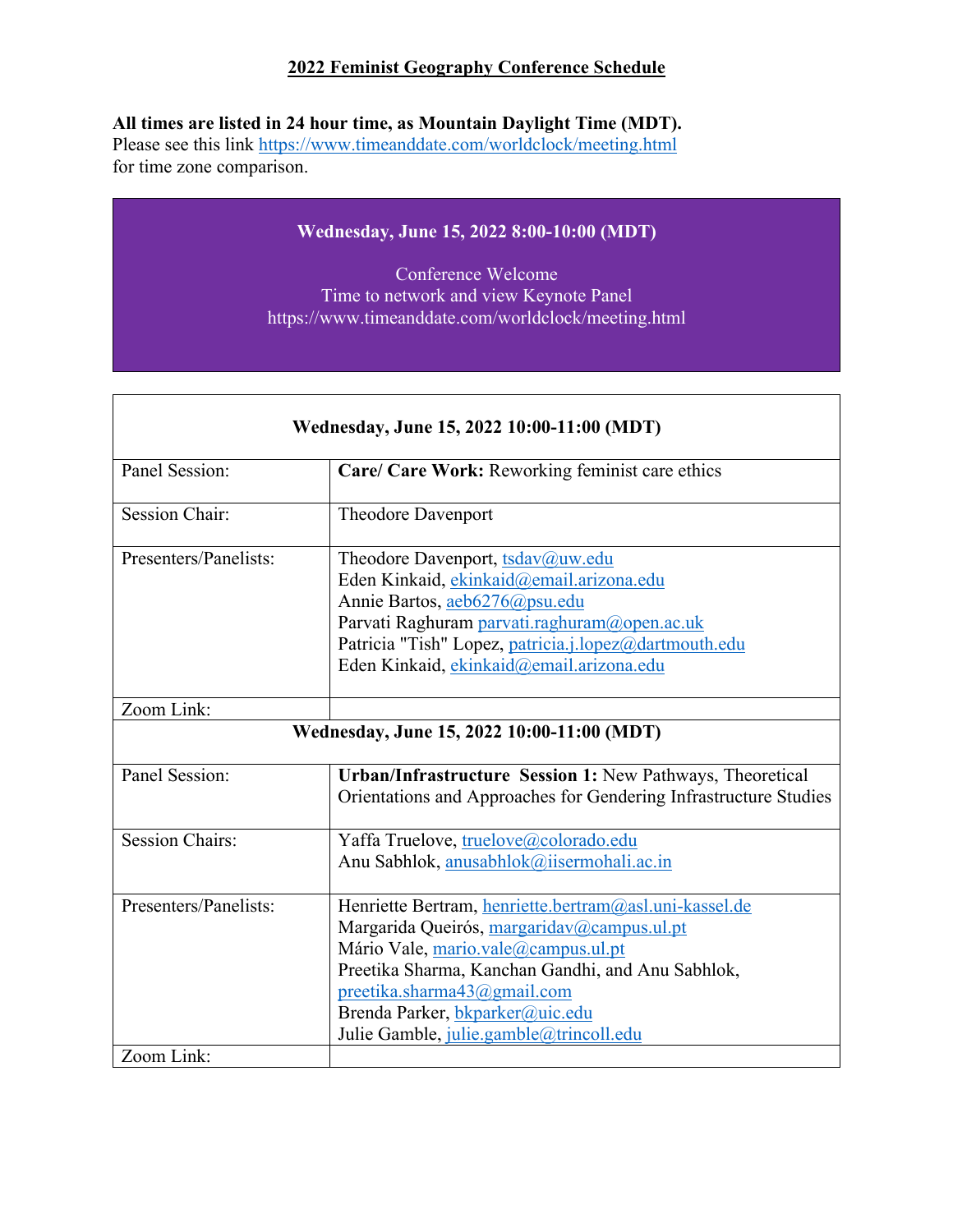# **Wednesday, June 15, 2022 11:00-13:00 (MDT)**

BREAK

Time to network and view pre-recorded presentations

### **Wednesday, June 15, 2022 13:00-14:00 (MDT)**

| Panel Session:        | Care/Care Work: Surviving the Neoliberal Academy                                                                                        |
|-----------------------|-----------------------------------------------------------------------------------------------------------------------------------------|
| Session Chair:        | Madelaine Cahuas                                                                                                                        |
| Presenters/Panelists: | Madelaine Cahuas, mcahuas@umn.edu<br>Madeline Whetung, madeline.whetung@ryerson.ca<br>Lauren Kepkiewicz, lauren.kepkiewicz@umanitoba.ca |
| Zoom Link:            |                                                                                                                                         |

### **Wednesday, June 15, 2022 13:00-14:00 (MDT)**

| Paper Session Discussion: | Urban/Infrastructure: Session 2: New Pathways, Theoretical<br>Orientations and Approaches for Gendering Infrastructure Studies |
|---------------------------|--------------------------------------------------------------------------------------------------------------------------------|
| <b>Session Chair:</b>     | Yaffa Truelove, truelove@colorado.edu                                                                                          |
|                           | Anu Sabhlok, anusabhlok@iisermohali.ac.in                                                                                      |
|                           |                                                                                                                                |
| Presenters/Panelists:     | Cecilia Alda Vidal, cecilia.aldavidal@manchester.ac.uk                                                                         |
|                           | Deljana Lossifova, deljana.iossifova@manchester.ac.uk                                                                          |
|                           | Alison Browne, alison.browne@manchester.ac.uk                                                                                  |
|                           | Yaffa Truelove, truelove@colorado.edu                                                                                          |
|                           | Heather O'Leary, oleary@usf.edu                                                                                                |
|                           | Christine Knott, christine.knott@mun.ca                                                                                        |
|                           | Nicole Power, <i>npower@mun.ca</i>                                                                                             |
|                           |                                                                                                                                |
| Zoom Link:                |                                                                                                                                |

### **Wednesday, June 15, 2022, 13:00 -14:00 (MDT)**

| Paper Session Discussion: | <b>Global South: Religion/Islam</b>       |
|---------------------------|-------------------------------------------|
|                           |                                           |
|                           |                                           |
| <b>Session Chair:</b>     | TRA                                       |
|                           |                                           |
| Presenters/Panelists:     | Alainna Liloia. aliloia@email.arizona.edu |
|                           |                                           |
|                           | Wajiha Mehdi, wajiha26@student.ubc.ca     |
|                           |                                           |
|                           |                                           |
| Zoom Link                 |                                           |
|                           |                                           |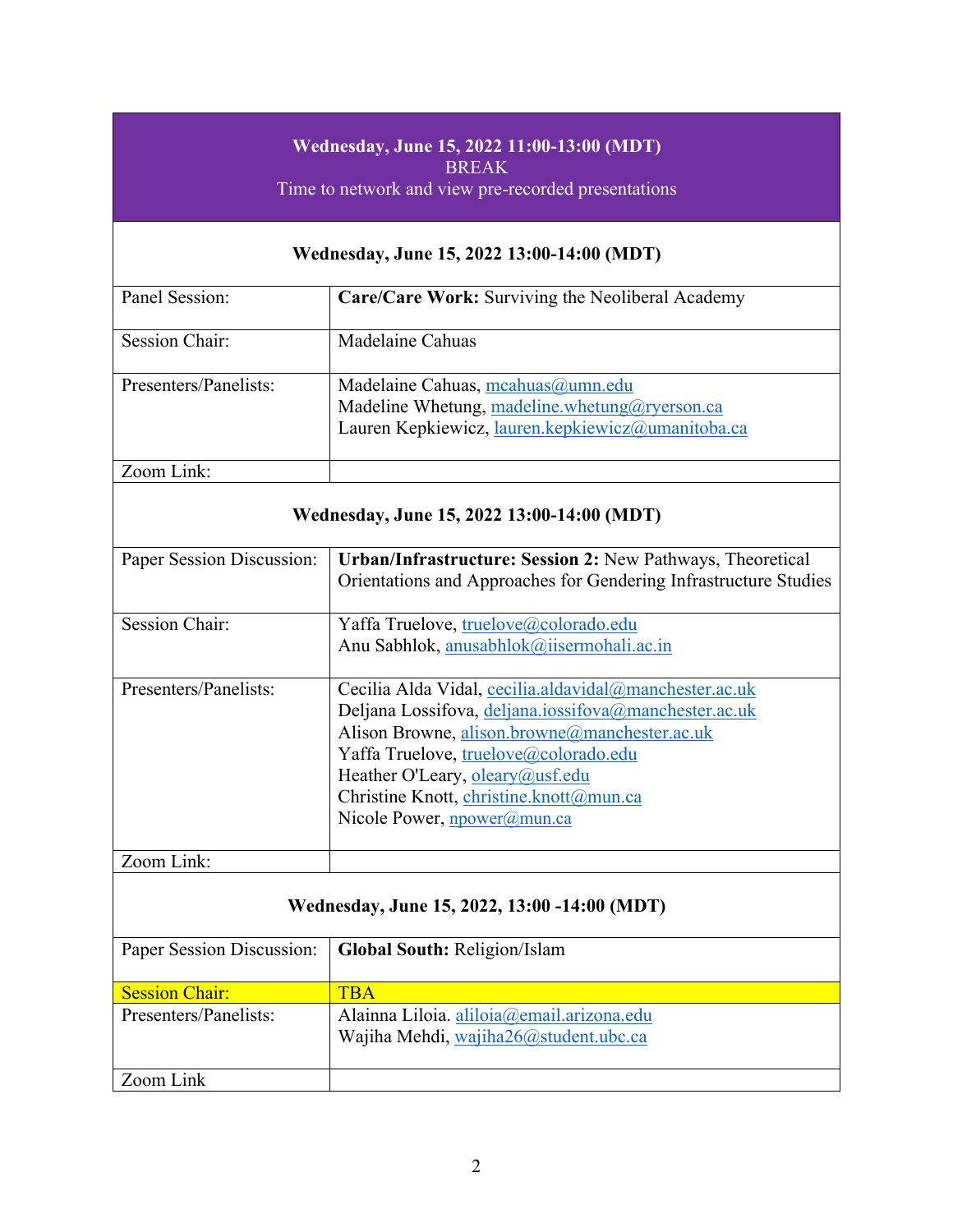| Wednesday, June 15, 2022 13:00-15:00 pm (MDT)<br><b>WORKSHOP</b> |                                                                                                                         |
|------------------------------------------------------------------|-------------------------------------------------------------------------------------------------------------------------|
| Workshop:                                                        | <b>Workshop:</b> Within/Without Value? Reading Recent Feminist<br>Debates on Social Reproduction, Value, Work, and Life |
| <b>Session Chairs:</b>                                           | Leah Montage, leah.montange@mail.utoronto.ca<br>Lia Frederiksen, lia.frederiksen@ubc.ca                                 |
| Zoom Link:                                                       |                                                                                                                         |

### **Wednesday, June 15, 2022 14:00 pm - 15:00 (MDT)**

| Panel Session:        | <b>Geopolitics:</b> Feminist Political Geographies of Peace,<br>Displacement and Humanitarism book discussion (Live Panel<br>Session)- |
|-----------------------|----------------------------------------------------------------------------------------------------------------------------------------|
| <b>Session Chair:</b> | Banu Gokariksel, banug@email.unc.edu                                                                                                   |
| Presenters/Panelists: | Jennifer Fluri, jennifer.fluri@colorado.edu<br>Jenna Loyd, jmloyd@wisc.edu<br>Shae Frydenlund, shaef@upenn.edu                         |
| Zoom Link:            |                                                                                                                                        |

### **Wednesday, June 15, 2022 14:00 pm - 15:00 (MDT)**

| Panel Session:               | <b>Labor/Future of Work:</b> Understanding the future of work: |
|------------------------------|----------------------------------------------------------------|
|                              | Perspectives from early-career researchers                     |
|                              |                                                                |
| Session Chair:               | Tyler Blackman, tyler.blackman@uwaterloo.ca                    |
|                              |                                                                |
| <b>Presenters/Panelists:</b> | <b>Need Panelist names and emails</b>                          |
|                              |                                                                |
| Zoom Link:                   |                                                                |
|                              |                                                                |

### **Wednesday, June 15, 2022 14:00 -15:00 (MDT) WORKSHOP**

| Workshop:              | <b>Methods:</b> Feminist Social Media Research Methodologies |
|------------------------|--------------------------------------------------------------|
| <b>Session Chairs:</b> | Elisabeth Militz, emilitz@uoguelph.ca                        |
| Zoom Link:             |                                                              |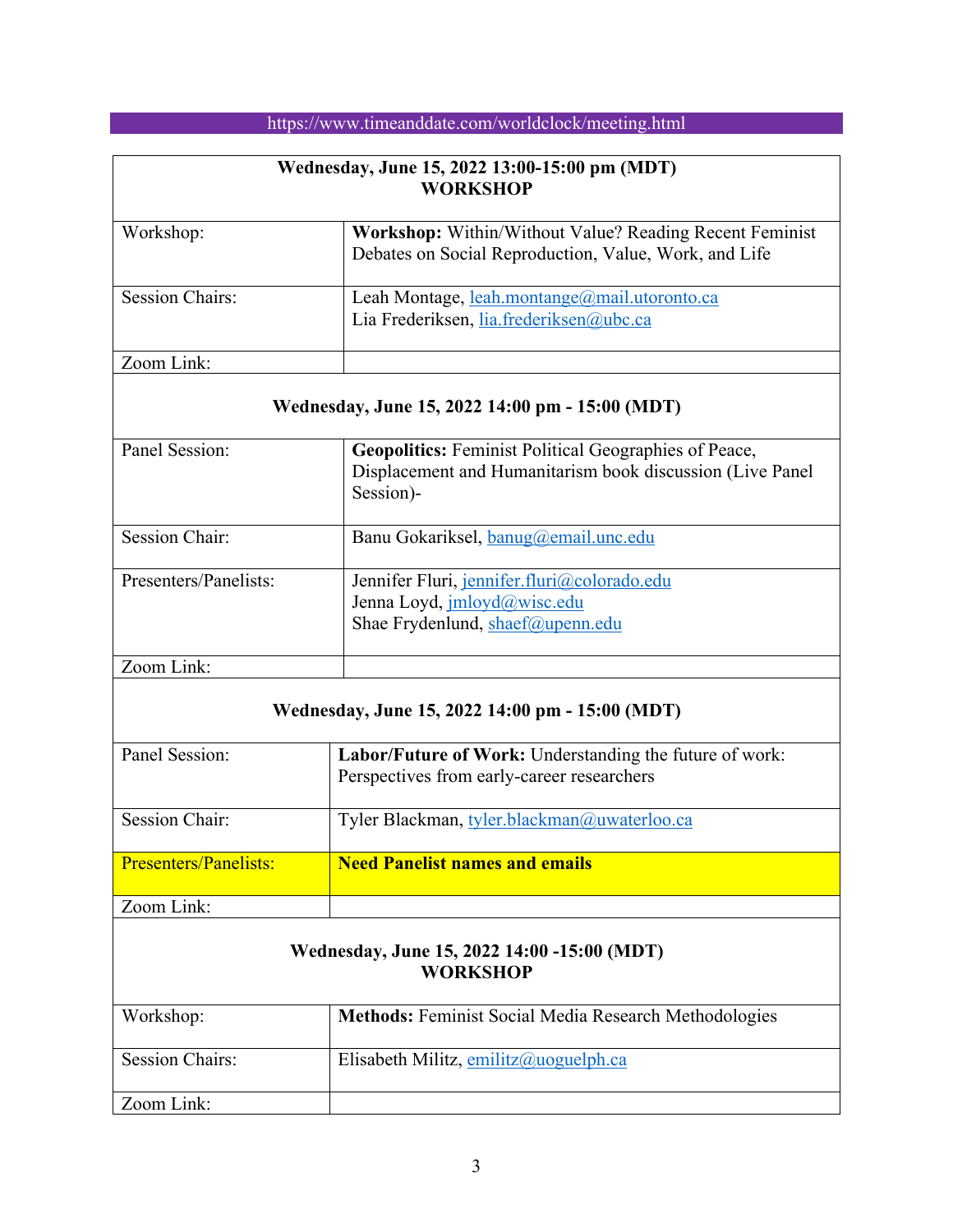| Wednesday, June 15, 2022 14:00 -16:00 (MDT)<br><b>WORKSHOP</b> |                                                                                                                                                                      |
|----------------------------------------------------------------|----------------------------------------------------------------------------------------------------------------------------------------------------------------------|
| Workshop:                                                      | Workshop: Writing for Non-Academic Audiences                                                                                                                         |
| <b>Session Chair:</b>                                          | Caroline Tracey, caroline.e.tracey@gmail.com                                                                                                                         |
| Zoom Link:                                                     |                                                                                                                                                                      |
|                                                                | Wednesday, June 15, 2022 14:00 -16:00 (MDT)<br><b>WORKSHOP</b>                                                                                                       |
| Workshop:                                                      | Workshop: Nuts and Bolts of Labor Organizing in Higher Ed                                                                                                            |
| Session Chair:                                                 | Reecia Orzeck, rorzeck@ilstu.edu                                                                                                                                     |
| Zoom Link:                                                     |                                                                                                                                                                      |
|                                                                | Wednesday, June 15, 2022 14:00 -16:00 (MDT)<br><b>WORKSHOP</b>                                                                                                       |
| Workshop:                                                      | Workshop: PI-ing a large grant                                                                                                                                       |
| <b>Session Chairs:</b>                                         | Kate Coddington, kcoddington@albany.edu,<br>Jill Williams, jillmwilliams@arizona.edu<br>Caroline Faria, cvfaria@austin.utexas.edu                                    |
| Zoom Link:                                                     |                                                                                                                                                                      |
| Wednesday, June 15, 2022 15:00 pm - 16:00 (MDT)                |                                                                                                                                                                      |
| Paper Session Discussion:                                      | <b>BIPOC:</b> Decolonial Epistemologies and Ontologies                                                                                                               |
| <b>Session Chair:</b>                                          | <b>TBA</b>                                                                                                                                                           |
| Presenters/Panelists:                                          | Elybeth Alcantar, ealcantar8@utexas.edu<br>Liliana Sampedro, <i>Isampedr@ucsd.edu</i><br>Carola Ramos, carola.ramos@queensu.ca<br>Kathya Milena, katsmoron@gmail.com |
| Zoom Link:                                                     |                                                                                                                                                                      |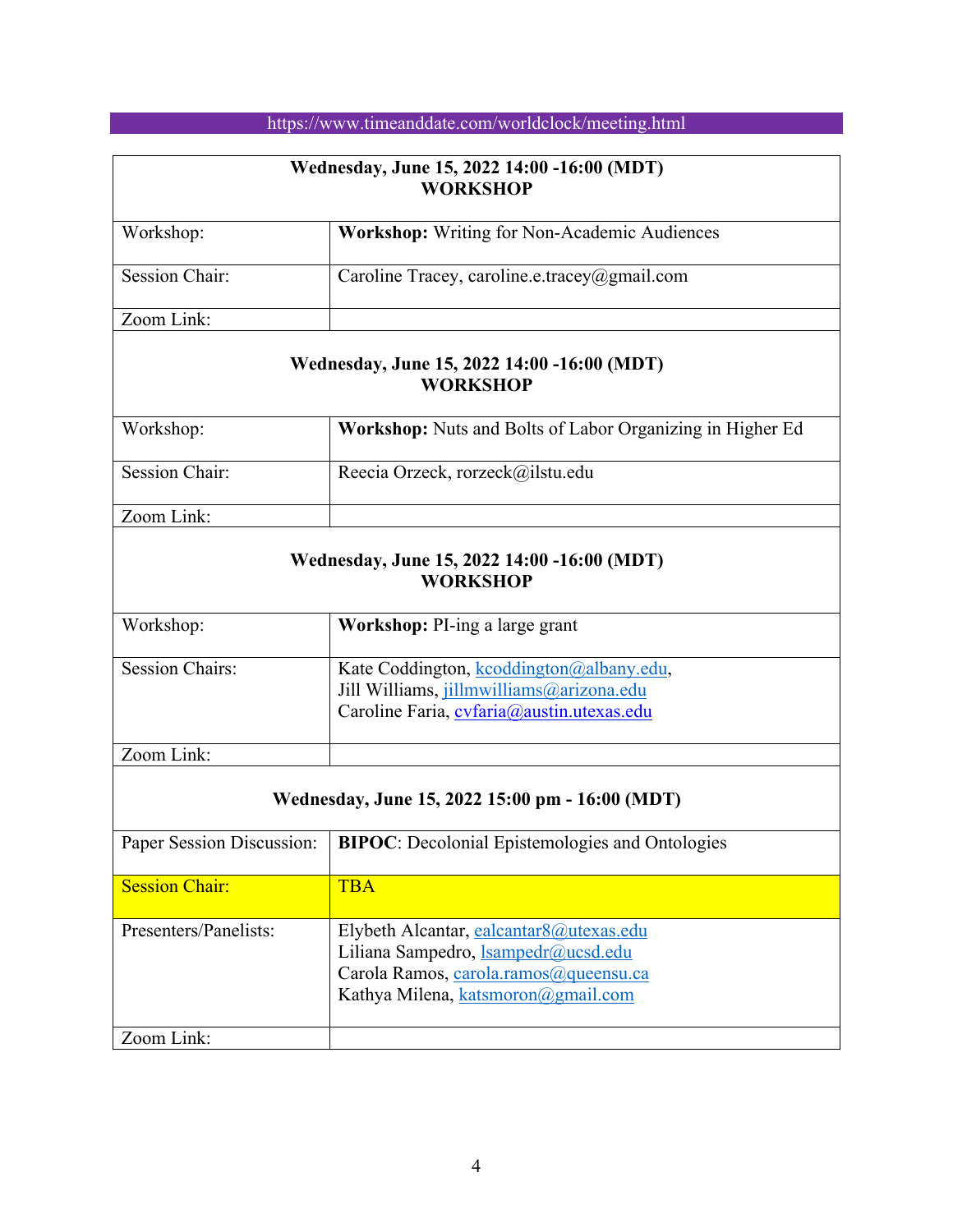### **Wednesday, June 15, 2022, 18:00pm onward**

**BREAK Time to network and view pre-recorded presentations** https://www.timeanddate.com/worldclock/meeting.html

| Thursday, June 16, 2022, 6:00 am - 8:00 am (Workshop) |                                                              |  |
|-------------------------------------------------------|--------------------------------------------------------------|--|
| Workshop Title:                                       | Workshop: Navigating the Toxic Geographies of the discipline |  |
| <b>Session Chair:</b>                                 | Amrita Kumar-Ratta, amrita.kumar.ratta@mail.utoronto.ca      |  |
| Zoom Link                                             |                                                              |  |
| Thursday, June 16, 2022, 7:00 am-8:00 am              |                                                              |  |
| Paper Session Discussion:                             | Labour/ Future of work: Creative and knowledge workers:      |  |
|                                                       | working from home and getting by                             |  |
| <b>Session Chair</b>                                  | Nancy Worth nworth@uwaterloo.ca                              |  |
| Presenters/Panelists:                                 | Nancy Worth, nworth@uwaterloo.ca                             |  |
|                                                       | Paul Bocking, paul.bocking@utoronto.ca                       |  |
|                                                       | Rashmi Gopi, rashmi.gopi@gmail.com                           |  |
|                                                       | Amelia Merhar, amerhar@uwaterloo.ca                          |  |
|                                                       | Piyusha Chatterjee, piyushachatterjee@gmail.com              |  |
|                                                       | Nida Mollison, nmollison@student.unimelb.edu.au              |  |
| Zoom Link                                             |                                                              |  |
| Thursday, June 16, 2022, 7:00 am-8:00 am              |                                                              |  |
| Panel Session:                                        | <b>Geopolitics:</b> Mapping the Global Intimate              |  |
| <b>Session Chair:</b>                                 | Carolin Schurr                                               |  |
| Presenters/Panelists                                  | Carolin Schurr, Carolin.schurr@giub.unibe.ch                 |  |
|                                                       | Devran Öcal, devran.ocal@giub.unibe.ch                       |  |
|                                                       | Katrin Singer, katrin.singer@uni-hamburg.de                  |  |
|                                                       | Katharina Schmidt, katharina.schmidt-2@uni-hamburg.de        |  |
|                                                       | Nora Komposch, nora.komposch@giub.unibe.ch                   |  |
|                                                       | Laura Perler, laura.perler@giub.unibe.ch                     |  |
| Zoom Link:                                            |                                                              |  |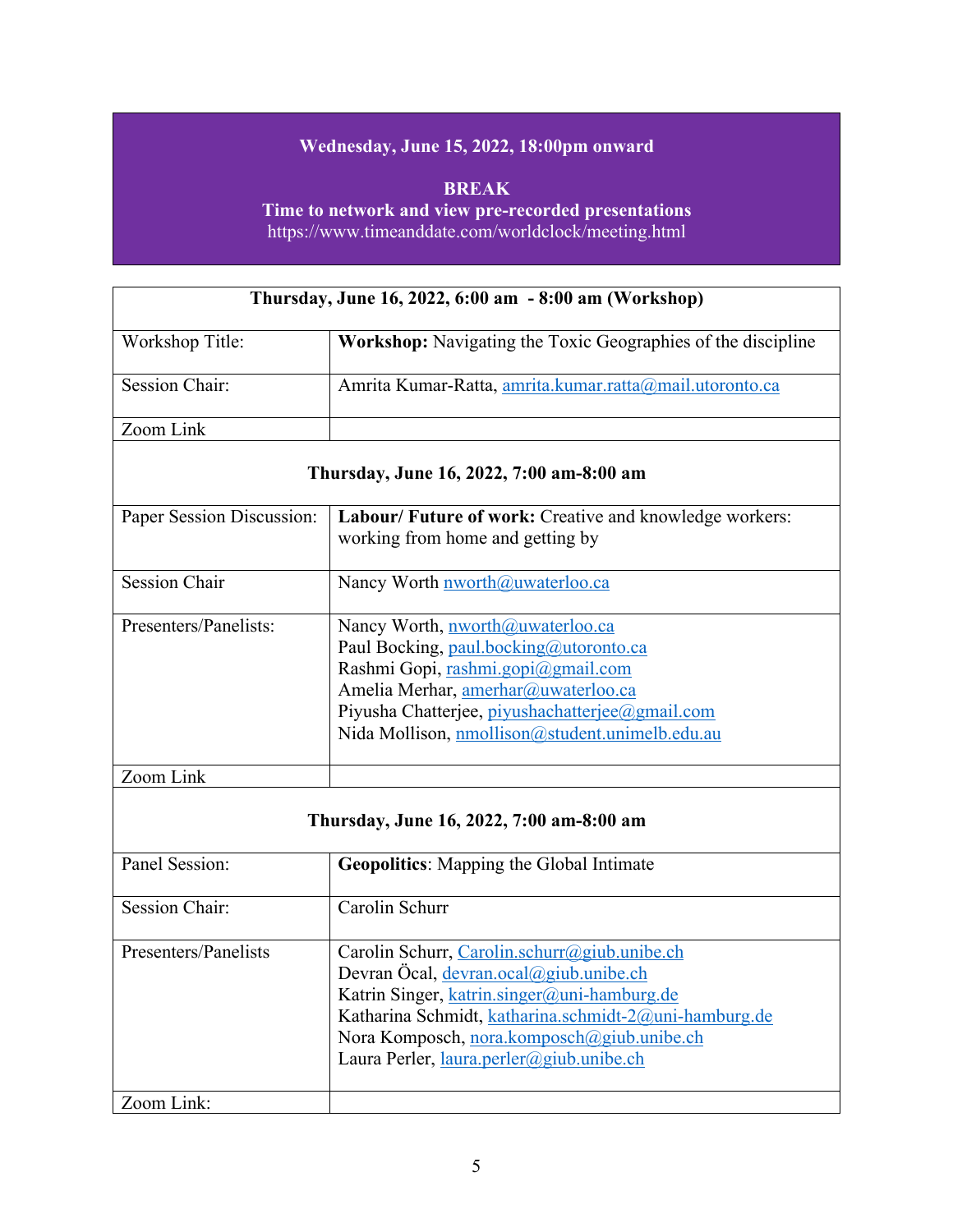| Thursday, June 16, 2022, 8:00-9:00 (MDT) |                                                                                                                                                                                                                                                                                                                                          |  |
|------------------------------------------|------------------------------------------------------------------------------------------------------------------------------------------------------------------------------------------------------------------------------------------------------------------------------------------------------------------------------------------|--|
| Panel Session:                           | Global South: South-South Feminist Geography Conversations                                                                                                                                                                                                                                                                               |  |
| <b>Session Chair:</b>                    | Sofia Zaragocin, sofia.zaragocin@gmail.com                                                                                                                                                                                                                                                                                               |  |
| Presenters/Panelists:                    | Charlotte Wrigley-Asante, cwrigley-asante@ug.edu.gh<br>Brenda Boonabaana, boonabrenda@yahoo.com<br>Eloisa Berman, eberman@uninorte.edu.co<br>Kenya Goncalves Costa, keniacost@mail.uft.edu.br<br>Lorena Souza, <u>lorena.souza@ueg.br</u><br>Sofia Zaragocin, szaragocin@usfq.edu.ec<br>Elizabeth Ardayfio-Schandorf, ardayfel@gmail.com |  |
| Zoom Link                                |                                                                                                                                                                                                                                                                                                                                          |  |
| Thursday, June 16, 2022, 8:00-9:00 (MDT) |                                                                                                                                                                                                                                                                                                                                          |  |
| Paper Session Discussion:                | Pandemic: Affective dimensions of labor and education under<br><b>COVID</b>                                                                                                                                                                                                                                                              |  |
| <b>Session Chairs:</b>                   | Gabriella Subia Smith, gasu1669@colorado.edu<br>Sarah Posner, sapo8490@colorado.edu                                                                                                                                                                                                                                                      |  |
| Presenters/Panelists:                    | Zeynep Ceren Correia & Bilge Durutürk,<br>zeynepcerenakyuz@gmail.com<br>Alexandra Wrbka, alexandra.wrbka@gmail.com<br>Xiaoling Chen, xiaoling.chen@colorado.edu<br>Aída Rosalia Guhlincozzi, argyfz@missouri.edu<br>Dewi Shinta W. D. S. Putri, dewi.putri.18@ucl.ac.uk                                                                  |  |
| Zoom Link                                |                                                                                                                                                                                                                                                                                                                                          |  |
| Thursday, June 16, 2022, 8:00-9:00 (MDT) |                                                                                                                                                                                                                                                                                                                                          |  |
| Paper Session Discussion:                | Extractivism and Dispossession: Gender, violence, and the<br>extractive landscape                                                                                                                                                                                                                                                        |  |
| <b>Session Chair:</b>                    | Nadia Der-Ohannesian, nadiader719@gmail.com                                                                                                                                                                                                                                                                                              |  |
| Presenters/Panelists:                    | Lesley Johnston, lesley.johnston@uwaterloo.ca<br>Nadia Der-Ohannesian, nadiader719@gmail.com<br>Adrienne Johnson, ajohnson21@usfca.edu<br>Janet Adomako, jaa318@geography.rutgers.edu                                                                                                                                                    |  |
| Zoom Link                                |                                                                                                                                                                                                                                                                                                                                          |  |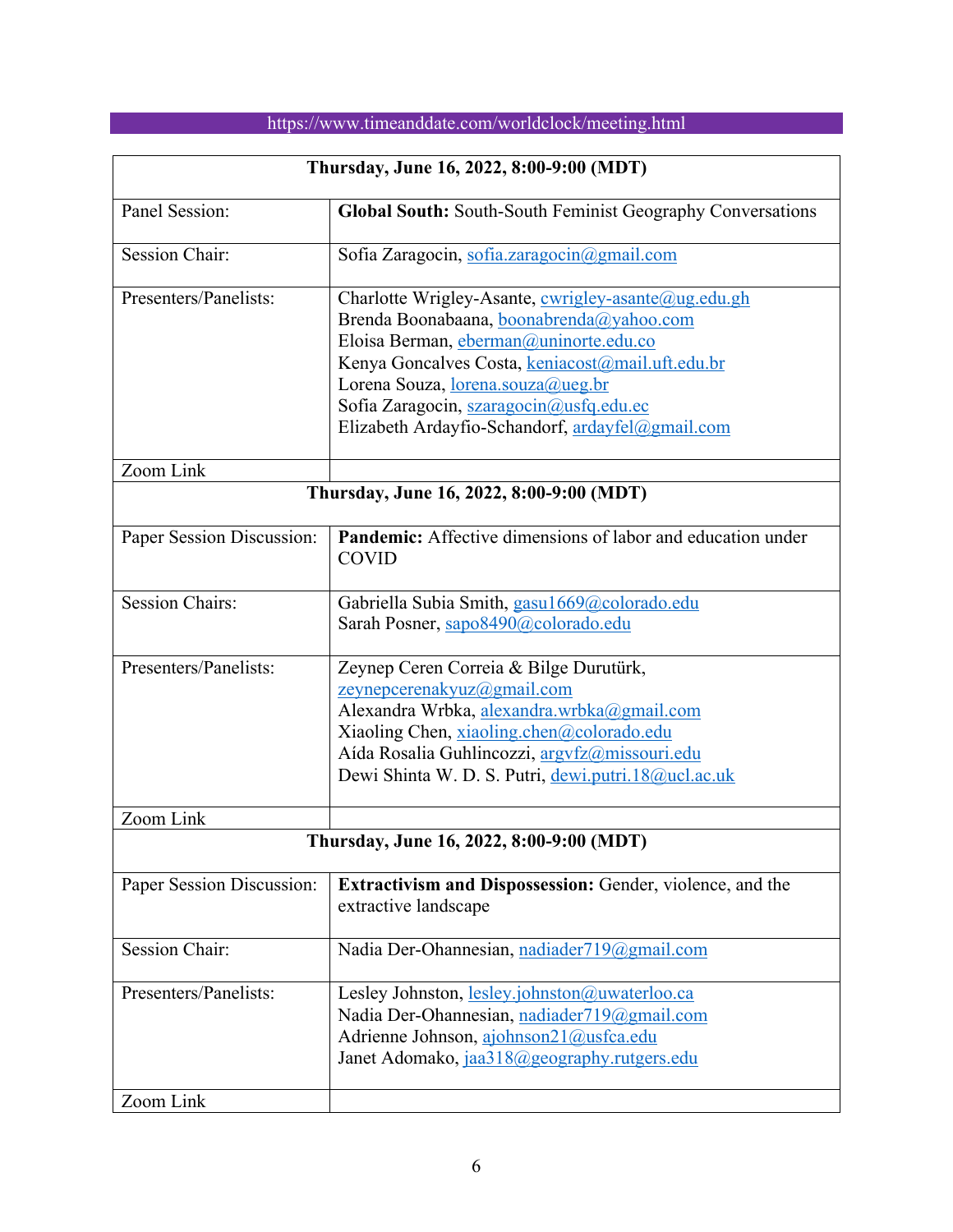| https://www.timeanddate.com/worldclock/meeting.html |                                                                                                                                                                                                                                                                                                              |  |
|-----------------------------------------------------|--------------------------------------------------------------------------------------------------------------------------------------------------------------------------------------------------------------------------------------------------------------------------------------------------------------|--|
| Thursday, June 16, 2022, 8:00-9:00 (MDT)            |                                                                                                                                                                                                                                                                                                              |  |
| Paper Session Discussion:                           | Labor/ Future of work: Contested futures of workplaces and<br>employment cultures                                                                                                                                                                                                                            |  |
| <b>Session Chair:</b>                               | Emily Reid Musson, ereidmusson@mun.ca                                                                                                                                                                                                                                                                        |  |
| Presenters/Panelists:                               | AC Davidson & Debbie Hopkins, a.davidson@hud.ac.uk<br>debbie.hopkins@ouce.ox.ac.uk<br>Angeline Ram, a7ram@uwaterloo.ca<br>Alexandra Wrbka, alexandra.wrbka@gmail.com<br>Evie Gilbert, evie.gilbert.2021@live.rhul.ac.uk<br>Ann M Oberhauser, annober@iastate.edu                                             |  |
| Zoom Link                                           |                                                                                                                                                                                                                                                                                                              |  |
| Thursday, June 16, 2022, 9:00-10:00 (MDT)           |                                                                                                                                                                                                                                                                                                              |  |
| Paper Session Discussion:                           | Political Ecology: Critical Food Geographies: Food justice and<br>solidarity through feminist, anticolonial knowledge production                                                                                                                                                                             |  |
| <b>Session Chair:</b>                               | <b>TBA</b>                                                                                                                                                                                                                                                                                                   |  |
| Presenters/Panelists:                               | Ana Julia Cabrera Pacheco, aj.cabrerapacheco@gmail.com<br>Birgit Hoinle, birgit.hoinle@uni-hohenheim.de<br>Christine Anonuevo, Monika Krzywania, Katya Korol-Dwyer,<br>Dr. Sarah De Leeuw, anonuevo@unbc.ca<br>Adele Wylie, a.wylie@pgr.reading.ac.uk<br>Maria Teresa & Braga Bizarria, mtbizarria@gmail.com |  |
| Zoom Link                                           |                                                                                                                                                                                                                                                                                                              |  |
| Thursday, June 16, 2022, 9:00-10:00 (MDT)           |                                                                                                                                                                                                                                                                                                              |  |
| Paper Session Discussion:                           | <b>BIPOC:</b> Interventions in Academia and Education                                                                                                                                                                                                                                                        |  |
| <b>Session Chair:</b>                               | <b>TBA</b>                                                                                                                                                                                                                                                                                                   |  |

| $\sim$                | .                                                                                                                                                                                         |
|-----------------------|-------------------------------------------------------------------------------------------------------------------------------------------------------------------------------------------|
| Presenters/Panelists: | Parise Carmichael-Murphy & Josephine Gabi, parise.carmichael-<br>murphy@manchester.ac.uk<br>Jamie Lundine, jlund037@uottawa.ca<br>Sian Diwe Charles-Harris, sian.charles-harris@uconn.edu |
| Zoom Link             |                                                                                                                                                                                           |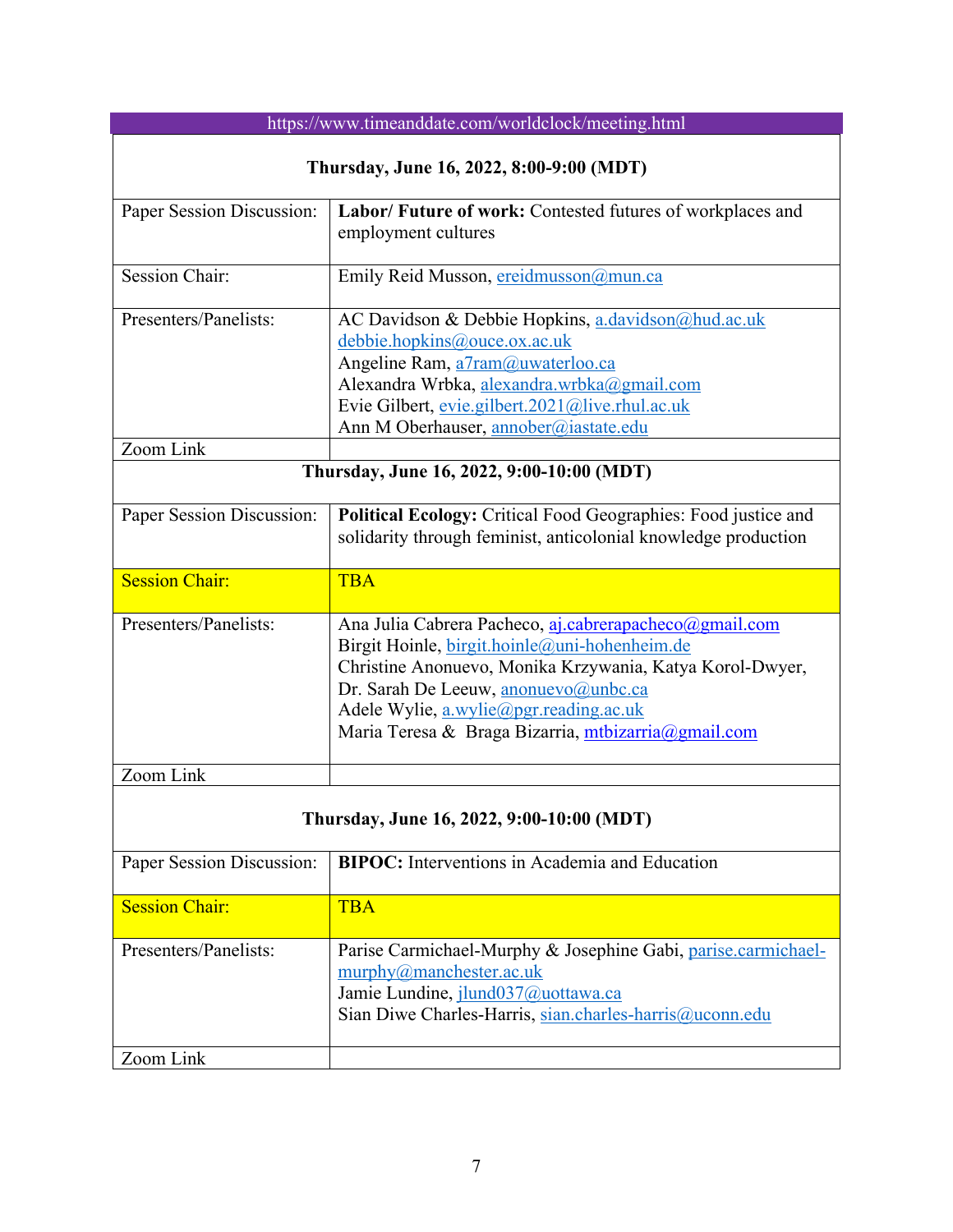| Thursday, June 16, 2022, 9:00-10:00 (MDT) |                                                                                                                                                                                        |  |
|-------------------------------------------|----------------------------------------------------------------------------------------------------------------------------------------------------------------------------------------|--|
| Paper Session Discussion:                 | <b>GIS-visualization:</b> Feminist Data Visualization                                                                                                                                  |  |
| <b>Session Chair:</b>                     | Kate Coddington, kcoddington@albany.edu<br>Jill Williams, jillmwilliams@arizona.edu                                                                                                    |  |
| Presenters/Panelists:                     | Kate Coddington, kcoddington@albany.edu<br>Zeynab Karim(Salehinia), zeynab.karim.edu@gmail.com<br>Magdalena Moreno, magdalenamorenoivan@gmail.com<br>Melis Aydin, melisgoker@gmail.com |  |
| Zoom Link                                 |                                                                                                                                                                                        |  |
| Thursday, June 16, 2022, 9:00-10:00 (MDT) |                                                                                                                                                                                        |  |
| Paper Session Discussion:                 | BIPOC: Identity and the Politics of Representation*                                                                                                                                    |  |
| <b>Session Chair:</b>                     | <b>TBA</b>                                                                                                                                                                             |  |
| Presenters/Panelists:                     | Shu-Yi Chu, shu-yi.chu@stonybrook.edu<br>Liz Prato, lizprato@gmail.com<br>Yuying Xie, yxie993@uw.edu<br>Nikita Gehlot, nikita14 ise@jnu.ac.in                                          |  |
| Zoom Link                                 |                                                                                                                                                                                        |  |
| Thursday, June 16, 2022, 9:00-10:00 (MDT) |                                                                                                                                                                                        |  |
| Paper Session Discussion:                 | <b>Geopolitics:</b> Governance, Citizenship and Pushing<br>Borders/Boundaries                                                                                                          |  |
| <b>Session Chair:</b>                     | Jennifer Fluri, Jennifer.Fluri@colorado.edu                                                                                                                                            |  |
| Presenters/Panelists:                     | Mariana Galacini Bonadio, mari.bonadio@gmail.com<br>SİBEL CAN ÇETİNKAYA, sibelcancetinkayaa@gmail.com<br>Leah Fusco, lfusco@mun.ca<br>Manon Mariller, manon.mariller@gmail.com         |  |
| Zoom Link                                 |                                                                                                                                                                                        |  |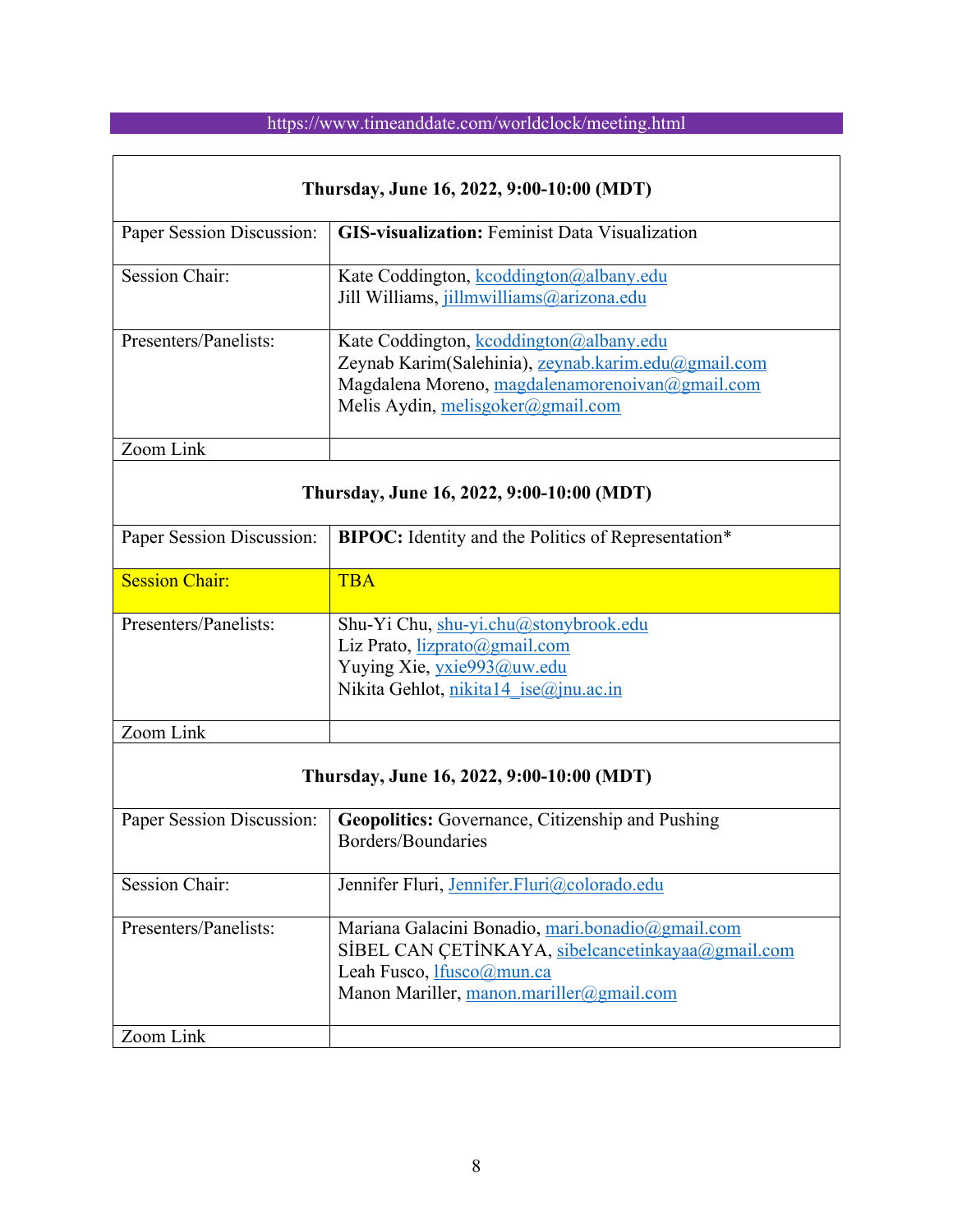| Thursday, June 16, 2022, 10:00-11:00 (MDT) |                                                                                                                                                                                                                                                                                                                                                              |  |
|--------------------------------------------|--------------------------------------------------------------------------------------------------------------------------------------------------------------------------------------------------------------------------------------------------------------------------------------------------------------------------------------------------------------|--|
| Panel Session:                             | Labor/Future of work: Towards Feminist Geographies of<br>Livelihoods                                                                                                                                                                                                                                                                                         |  |
| <b>Session Chair:</b>                      | Ann Oberhauser, annober@iastate.edu                                                                                                                                                                                                                                                                                                                          |  |
| Presenters/Panelists:                      | Maria Elisa Christie, mechristie@vt.edu<br>Daniel Summer, dmsumner@vt.edu<br>Cindy Fan, fan@geog.ucla.edu<br>Jennifer Langill, Jennifer.langill@mail.mcgill.ca<br>Morgan, Richards-Melamdir, mrichards@gradcenter.cuny.edu<br>Cynthia Olumba, c.n.olumba2@ncl.ac.uk<br>Chukwudi C. Olumba, charlesolumba206@gmail.com<br>Ann Oberhauser, annober@iastate.edu |  |
| Zoom Link                                  |                                                                                                                                                                                                                                                                                                                                                              |  |
| Thursday, June 16, 2022, 10:00-11:00 (MDT) |                                                                                                                                                                                                                                                                                                                                                              |  |
| Paper Session Discussion:                  | Queer Geographies: Trans & Queer Spaces, Places and Voices I                                                                                                                                                                                                                                                                                                 |  |
| <b>Session Chairs:</b>                     | Theodore Davenport, tsdav@uw.edu<br>Francisco Fernández Romero (Universidad de Buenos Aires,<br>Argentina), Marce Butierrez (Universidad Nacional de Salta,<br>Argentina) Need Emails!                                                                                                                                                                       |  |
| Presenters/Panelists:                      | Reagan Yessler, ryessler@vols.utk.edu<br>Hannah Awcock and Rae Rosenberg, hannah.awcock@ed.ac.uk<br>Rae Rosenberg, Rae.Rosenberg@ed.ac.uk<br>Magaly Oroñez, ordon025@umn.edu<br>Theodore Davenport, tsdav@uw.edu                                                                                                                                             |  |
| Zoom Link                                  |                                                                                                                                                                                                                                                                                                                                                              |  |
| Thursday, June 16, 2022, 10:00-11:00 (MDT) |                                                                                                                                                                                                                                                                                                                                                              |  |
| Paper Session Discussion:                  | Activism: Activism and Feminist Geography                                                                                                                                                                                                                                                                                                                    |  |
| <b>Session Chair:</b>                      | Jennifer Fluri, Jennifer.fluri@colorado.edu                                                                                                                                                                                                                                                                                                                  |  |
| Presenters/Panelists:                      | Lucrecia Bertelli, m.l.bertelli@lse.ac.uk<br>Nathalia Santos Ocasio, 16nso@queensu.ca<br>Zaïnab El Guerrab, zainab.elguerrab@inrs.ca<br>Mia Karisa Dawson, mkdawson@ucdavis.edu                                                                                                                                                                              |  |
| Zoom Link                                  |                                                                                                                                                                                                                                                                                                                                                              |  |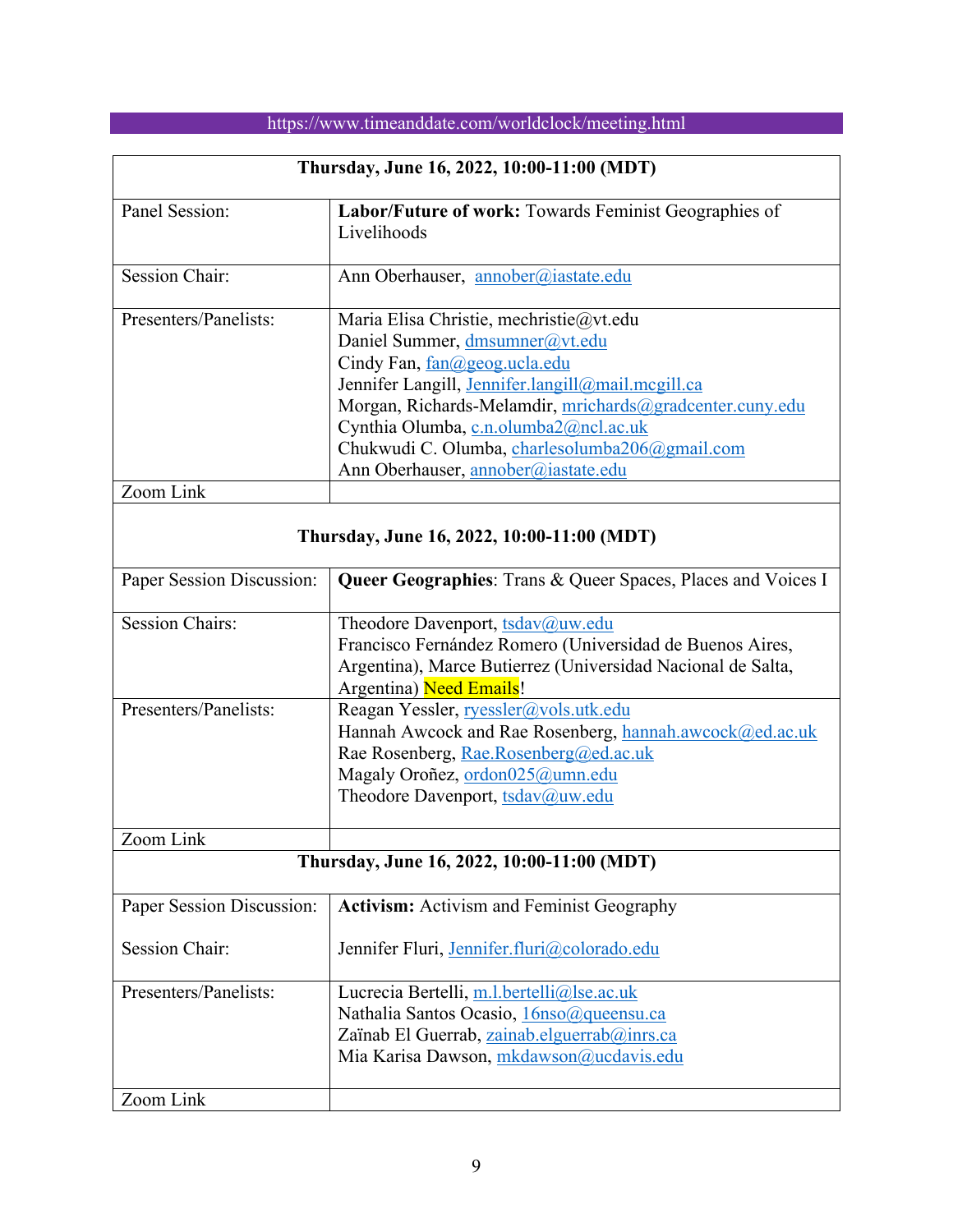| Thursday, June 16, 2022, 10:00-12:00 (MDT)<br><b>WORKSHOP</b> |                                                                                       |
|---------------------------------------------------------------|---------------------------------------------------------------------------------------|
| Workshop:                                                     | <b>Publishing Journal Articles</b>                                                    |
| Session Chair:                                                | Nancy Heimstra. nancy.hiemstra@stonybrook.edu<br>Deirdre Conlon, D.Conlon@leeds.ac.uk |
| Zoom Link                                                     |                                                                                       |

### **Thursday, June 16, 2022, 11:00-13:00 (MDT)** BREAK Time to network and view pre-recorded presentations

| Thursday, June 16, 2022, 13:00-14:00 (MDT) |                                                                                                                                                                |  |
|--------------------------------------------|----------------------------------------------------------------------------------------------------------------------------------------------------------------|--|
| Panel Session:                             | <b>Queer Geographies: Black Queer Geographies and Intimacy</b>                                                                                                 |  |
| <b>Session Chair:</b>                      | Alexandria Smith, Jyq9fr@virginia.edu                                                                                                                          |  |
| Presenters/Panelists:                      | Anthony D. Boynton, adboynton@ku.edu<br>Emerald Faith, efrutledge@wisc.edu<br>Zalika U. Ibaorimi, kha8vf@virginia.edu<br>Alexandria Smith, Jyq9fr@virginia.edu |  |
| Zoom Link:                                 |                                                                                                                                                                |  |

### **Thursday, June 16, 2022, 13:00-14:00 (MDT)**

| Paper Session Discussion: | <b>Urban/Infrastructure:</b> Feminist and Queer Urban Geographies I                                                                                                            |
|---------------------------|--------------------------------------------------------------------------------------------------------------------------------------------------------------------------------|
| <b>Session Chair:</b>     | TBA                                                                                                                                                                            |
| Presenters/Panelists:     | Eda Acara & Hilal Kara, edacara@gmail.com<br>Dominica Whitesell, dkwhitesell@gmail.com<br>Claire Davis, claire.davis@ryerson.ca<br>Eugénie Le Bigot, eugenie.lebigot@gmail.com |
| Zoom Link:                |                                                                                                                                                                                |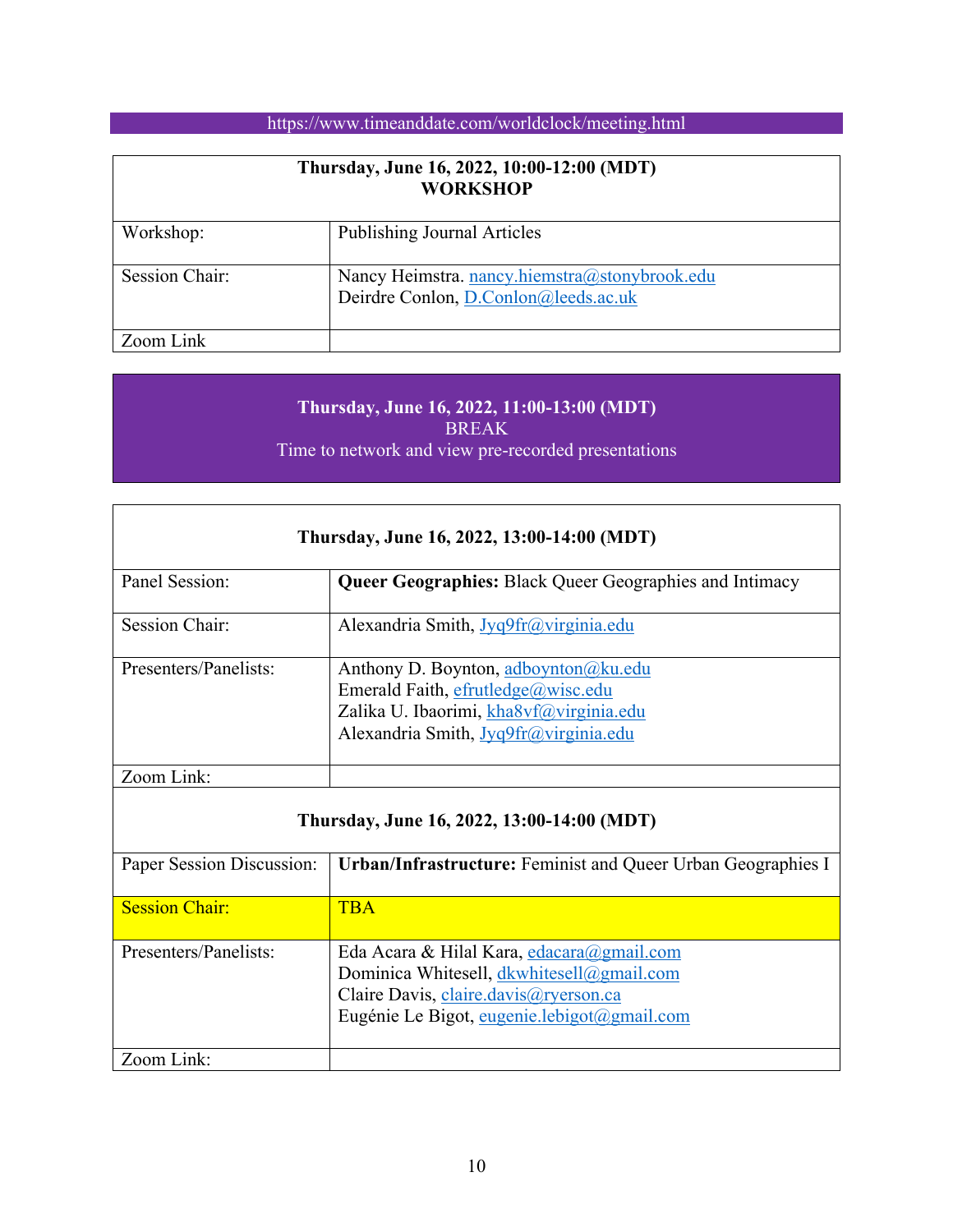| https://www.timeanddate.com/worldclock/meeting.html           |                                                                                                                                                                                         |  |
|---------------------------------------------------------------|-----------------------------------------------------------------------------------------------------------------------------------------------------------------------------------------|--|
| Thursday, June 16, 2022, 13:00-14:00 (MDT)                    |                                                                                                                                                                                         |  |
| Paper Session Discussion:                                     | Labor/ Future of work: Social reproduction and feminist<br>futurity through the built environment                                                                                       |  |
| <b>Session Chair:</b>                                         | Lia Frederiksen, lia.frederiksen@ubc.ca                                                                                                                                                 |  |
| Presenters/Panelists:                                         | Elizabeth Riedman, eriedman@temple.edu<br>Keith Brower Brown, kbbrown@berkeley.edu<br>Meera Karunananthan, meera.karunananthan@carleton.ca                                              |  |
| Zoom Link:                                                    |                                                                                                                                                                                         |  |
| Thursday, June 16, 2022, 13:00-15:00 (MDT)<br><b>WORKSHOP</b> |                                                                                                                                                                                         |  |
| Workshop:                                                     | Workshop: Developing embodied listening as critical praxis                                                                                                                              |  |
| <b>Session Chair:</b>                                         | Emily Billo, emily.billo@goucher.edu<br>Kelsey Hanrahan, khanrahan@towson.edu                                                                                                           |  |
| Zoom Link                                                     |                                                                                                                                                                                         |  |
| Thursday, June 16, 2022, 13:00-15:00 (MDT)<br><b>WORKSHOP</b> |                                                                                                                                                                                         |  |
| Workshop:                                                     | <b>Workshop:</b> Navigating the Toxic Geographies of the discipline                                                                                                                     |  |
| <b>Session Chair:</b>                                         | Amrita Kumar-Ratta, amrita.kumar.ratta@mail.utoronto.ca                                                                                                                                 |  |
| Zoom Link                                                     |                                                                                                                                                                                         |  |
| Thursday, June 16, 2022, 14:00-15:00 (MDT)                    |                                                                                                                                                                                         |  |
| Paper Session Discussion:                                     | <b>BIPOC:</b> Embodied and Poetic Methods-Live Panel *                                                                                                                                  |  |
| <b>Session Chair:</b>                                         | <b>TBA</b>                                                                                                                                                                              |  |
| Presenters/Panelists:                                         | Gabriel Baker, gabriel.baker@vuw.ac.nz<br>Mieko Tarrius, mk.tarrius@gmail.com<br>Lucien Darjeun Meadows, lucien.meadows@du.edu<br>Frances Roberts-Gregory, frobertsgregory@berkeley.edu |  |
| Zoom Link                                                     |                                                                                                                                                                                         |  |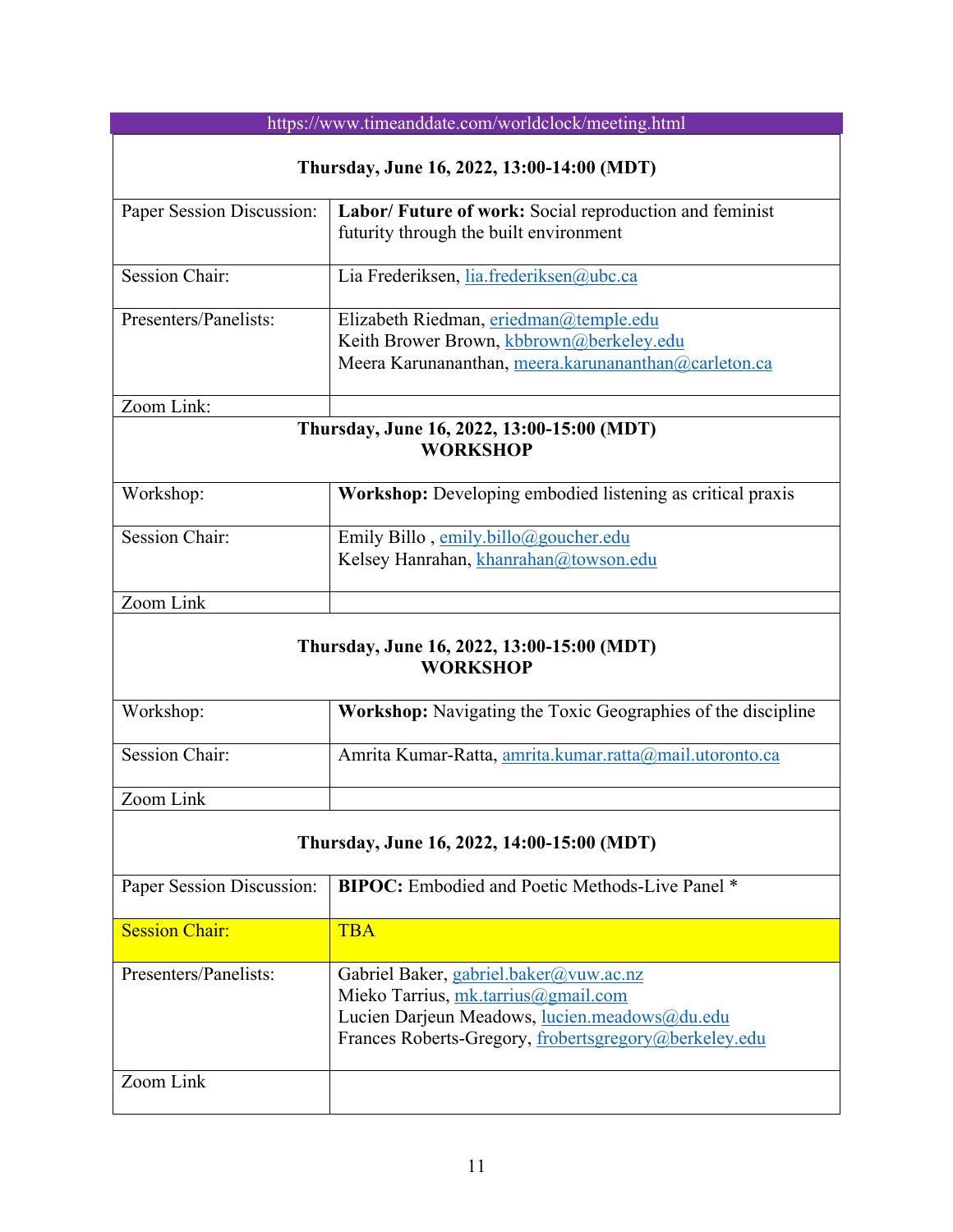| Thursday, June 16, 2022, 14:00-15:00 (MDT) |                                                                                                                                                                                                                                                           |
|--------------------------------------------|-----------------------------------------------------------------------------------------------------------------------------------------------------------------------------------------------------------------------------------------------------------|
| Panel Session:                             | Labor/ Future of Work: Maggie's Toronto                                                                                                                                                                                                                   |
| <b>Session Chair:</b>                      | Ellie Ade Kur, e.adekur@gmail.com                                                                                                                                                                                                                         |
| Presenters/Panelists:                      | Jenny Duffy, Board Chair, Maggie's Toronto<br>boardchair@maggiesto.org,<br>Jasbina Misir, Law Foundation Project Coordinator, Maggie's<br>Toronto jasbina@maggiesto.org<br>Ellie Ade Kur, Board Member, Maggie's Toronto<br>$ellie(\omega)$ maggiesto.org |
| Zoom Link                                  |                                                                                                                                                                                                                                                           |

# **Thursday, June 16, 2022, 15:00-16:00 (MDT) KEYNOTE PANEL LIVE Q&A SESSION**

| Keynote Panel:         | Keynote Q&A Live Panel                                                                                                                                                                  |
|------------------------|-----------------------------------------------------------------------------------------------------------------------------------------------------------------------------------------|
| <b>Session Chairs:</b> | Brenda Boonabaana, boonabrenda@utexas.edu<br>Tianna Bruno, tianna.bruno@austin.utexas.edu<br>Hanieh Molana hajimolana@csus.edu<br>Victoria Ogoegbunam Okoye, ogoegbunam.okoye@gmail.com |
| Keynote Panelists:     | Michelle Daigle,<br>AM Kanngeiser,<br>Magie Ramierez,<br>Ashanté Reese,                                                                                                                 |
| Zoom Link              |                                                                                                                                                                                         |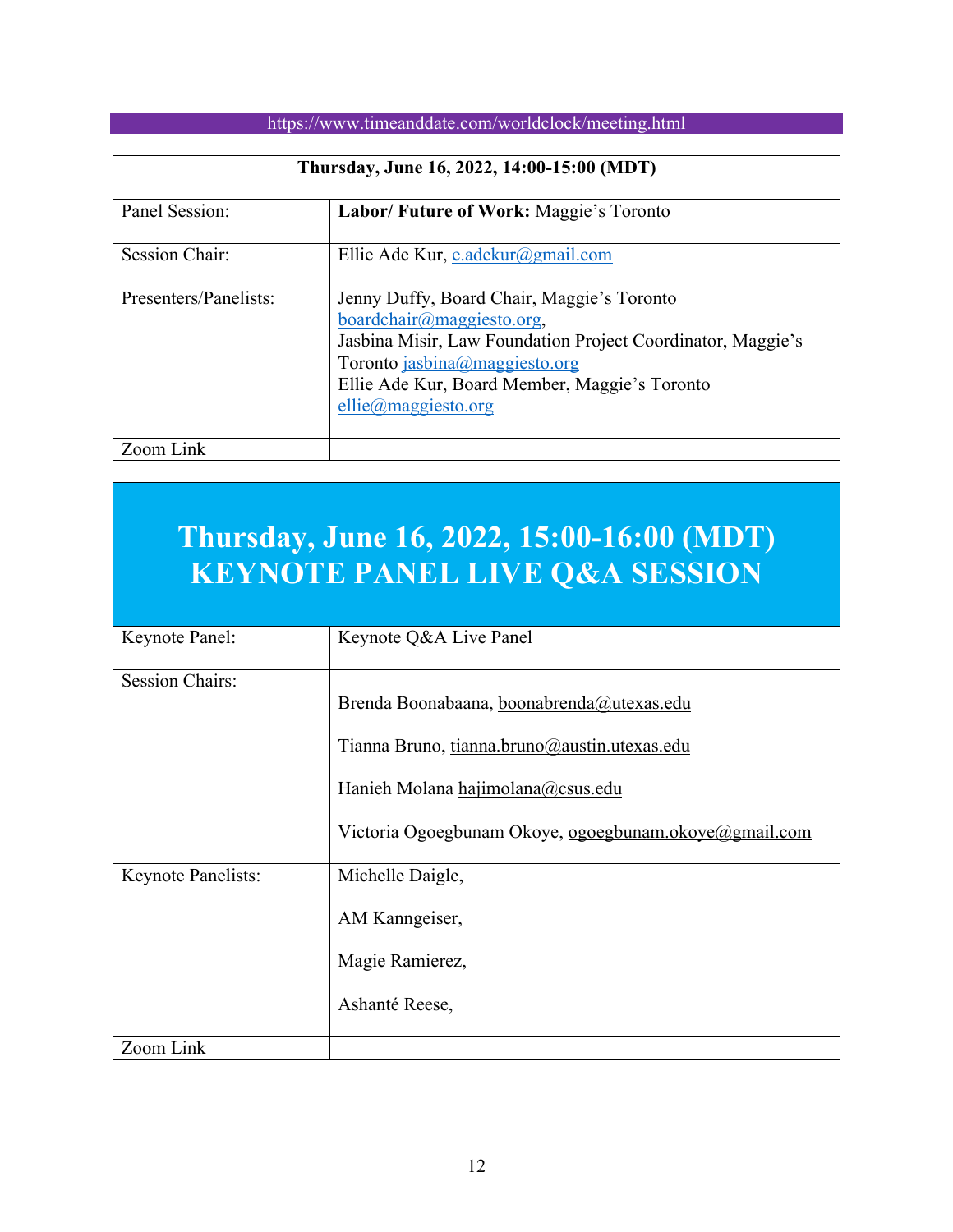|                                            | Thursday, June 16, 2022, 16:00-17:00 (MDT)                                                                                                                                                                                                                                                                                                   |  |
|--------------------------------------------|----------------------------------------------------------------------------------------------------------------------------------------------------------------------------------------------------------------------------------------------------------------------------------------------------------------------------------------------|--|
| Panel Session:                             | Care/Care Work: Ethics of Care in our Classroom Policies &<br>Practice                                                                                                                                                                                                                                                                       |  |
| <b>Session Chair:</b>                      | Kelsey Hanrahan, khanrahan@towson.edu                                                                                                                                                                                                                                                                                                        |  |
| Presenters/Panelists:                      | Emily Kaufman (Towson University),<br>Kelsey Hanrahan (Towson University),<br>Emily Billo (Goucher College)<br>Confirmed participants:<br>Risa Whitson, whitson@ohio.edu<br>Kayla Yurco, yurcokm@jmu.edu<br>Rachael Cofield, cofieldrachael@gmail.com<br>Lauren Fritzsche, fritzsche@email.arizona.edu<br>Emily Kaufman, ekaufman@towson.edu |  |
| Zoom Link                                  |                                                                                                                                                                                                                                                                                                                                              |  |
| Thursday, June 16, 2022, 16:00-17:00 (MDT) |                                                                                                                                                                                                                                                                                                                                              |  |
|                                            |                                                                                                                                                                                                                                                                                                                                              |  |
| Paper Session Discussion:                  | Feminist Political Ecology: Pushing epistemological boundaries<br>of feminist political ecology and environmental justice                                                                                                                                                                                                                    |  |
| <b>Session Chair:</b>                      | <b>TBA</b>                                                                                                                                                                                                                                                                                                                                   |  |
| Presenters/Panelists:                      | Caroline E. Ferguson and Surech Bells,<br>carolineferguson@ucsb.edu<br>Anna Lavoie & Carrie Chennault,<br>Carrie.Chennault@colostate.edu<br>Maryam Amiri, amiri@pdx.edu<br>Ben Nevis Barron, ben.barron@colorado.edu                                                                                                                         |  |
| Zoom Link:                                 |                                                                                                                                                                                                                                                                                                                                              |  |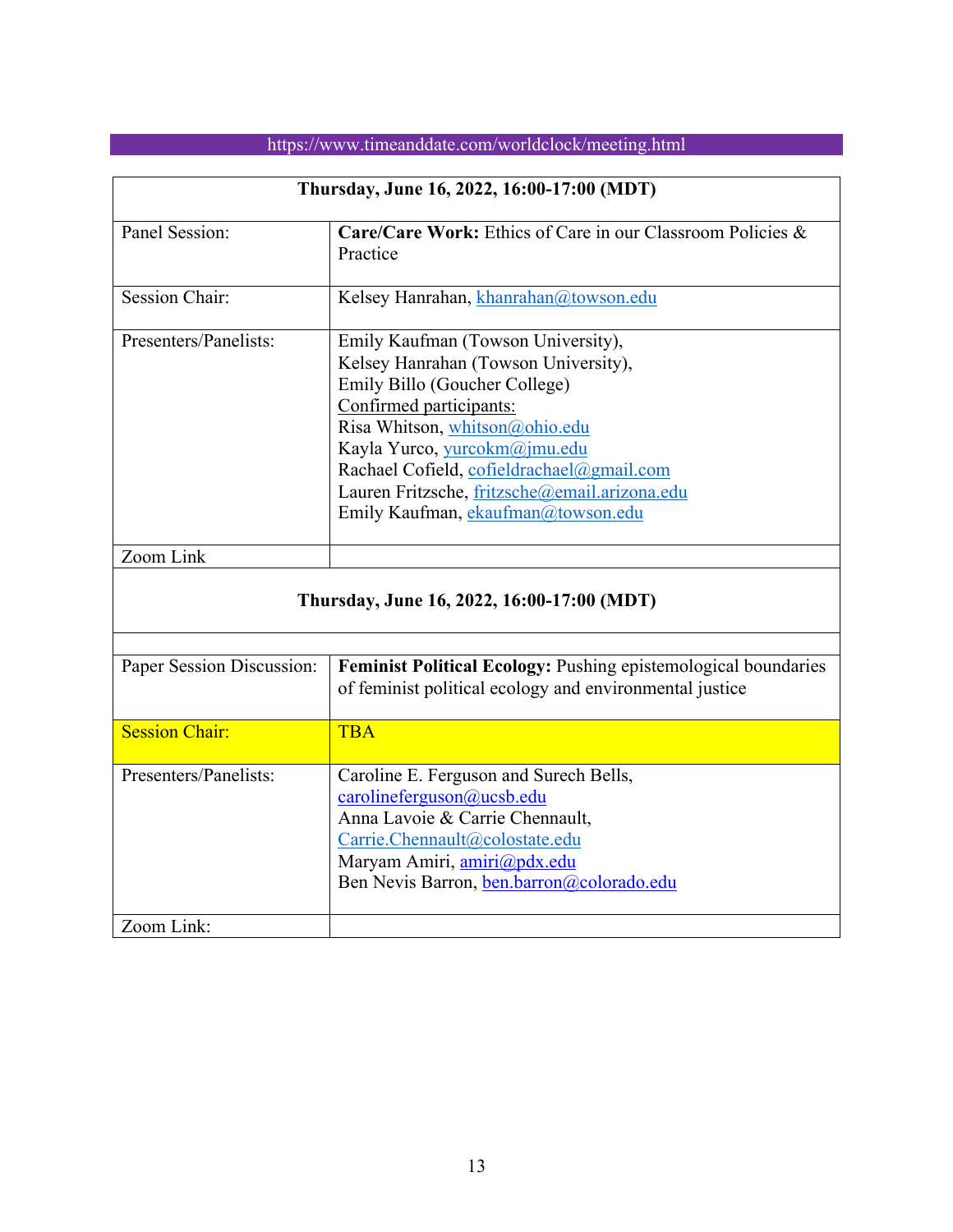| Thursday, June 16, 2022, 16:00-17:00 (MDT) |                                                                                                                                                                                |  |
|--------------------------------------------|--------------------------------------------------------------------------------------------------------------------------------------------------------------------------------|--|
| Paper Session Discussion:                  | <b>Queer Geographies:</b> Trans and Queer Spaces, Places and Voices<br>$\mathbf{I}$                                                                                            |  |
| <b>Session Chair:</b>                      | D. Alex Piña, dapina@uci.edu                                                                                                                                                   |  |
| Presenters/Panelists:                      | Mathilde LaRoche, mathildelaroche7@gmail.com<br>Rachael Cofield, cofieldrachael@gmail.com<br>D. Alex Piña, dapina@uci.edu                                                      |  |
| Zoom Link                                  |                                                                                                                                                                                |  |
| Thursday, June 16, 2022, 16:00-17:00 (MDT) |                                                                                                                                                                                |  |
| Paper Session Discussion:                  | <b>Urban/Infrastructure: Feminist and Queer Urban Geographies</b><br>$\mathbf{I}$                                                                                              |  |
| <b>Session Chair:</b>                      | <b>TBA</b>                                                                                                                                                                     |  |
| Presenters/Panelists:                      | Zainab Marvi, zainab.marvi110@gmail.com<br>Ayla Deniz, adeniz@ankara.edu.tr<br>Claske Dijkema, claske.dijkema@unibas.ch<br>Leyla Bektaş Ata, leylabektas@gmail.com             |  |
| Zoom Link:                                 |                                                                                                                                                                                |  |
| Thursday, June 16, 2022, 16:00-17:00 (MDT) |                                                                                                                                                                                |  |
| Panel Session:                             | <b>Geopolitics:</b> Feminist Geopolitics & Basic Needs (Session 1)                                                                                                             |  |
| <b>Session Chair:</b>                      | Lorraine Dowler, <b>1xd17@psu.edu</b>                                                                                                                                          |  |
| Presenters/Panelists:                      | Dana Cuomo, cuomod@lafayette.edu<br>Melissa Tolosa, melissa.tolosa@temple.edu<br>Sarah Heck, sarah.heck@templ<br>Dino Kadich, dk566@cam.ac.uk (Note: Dino will upload a paper) |  |
| Zoom Link:                                 |                                                                                                                                                                                |  |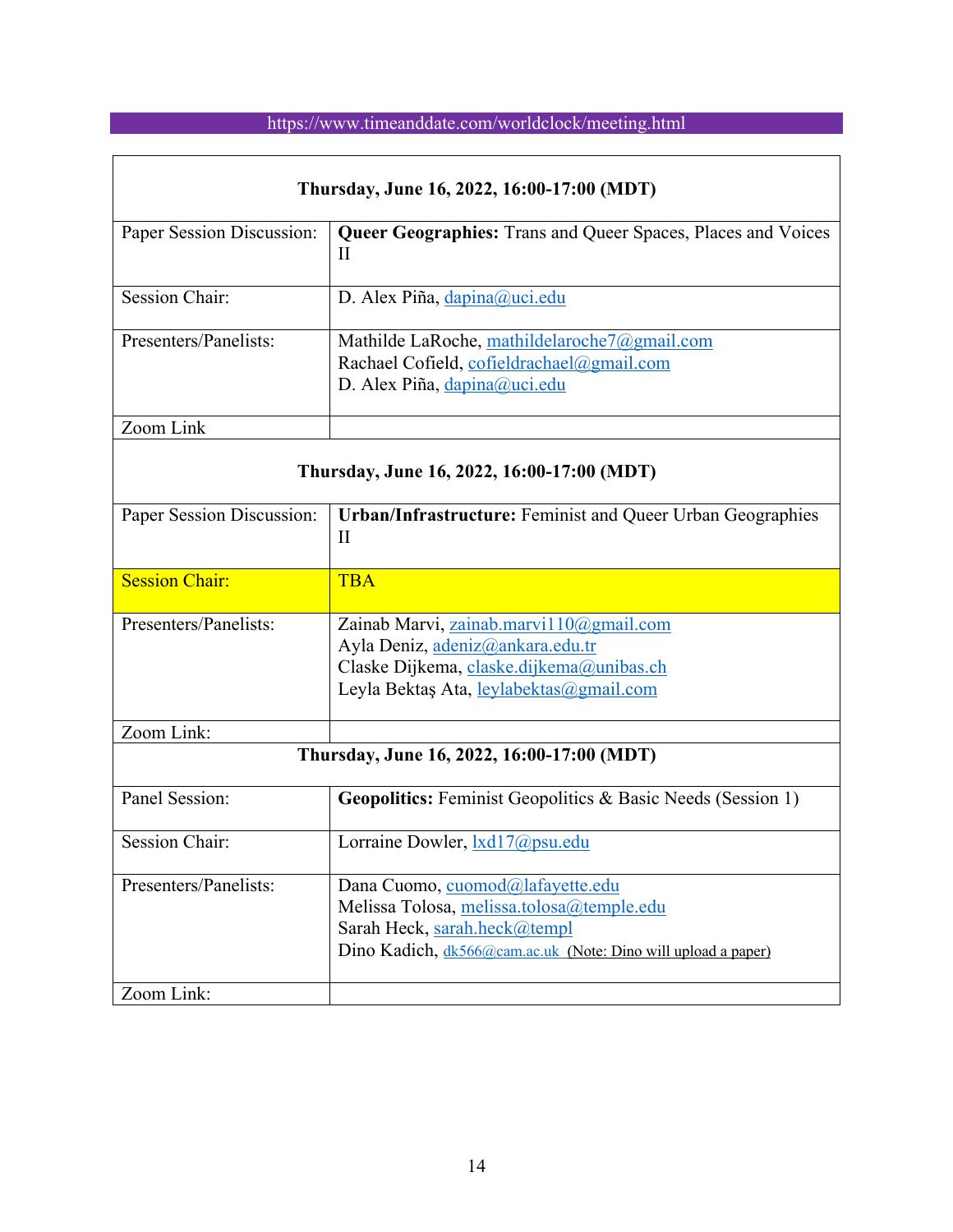| Thursday, June 16, 2022, 17:00-18:00 (MDT)               |                                                                                                                                                                                          |  |
|----------------------------------------------------------|------------------------------------------------------------------------------------------------------------------------------------------------------------------------------------------|--|
| Live Panel Session                                       | <b>Geopolitics:</b> Feminist Geopolitics & Basic Needs (Session 2)                                                                                                                       |  |
| <b>Session Chair:</b>                                    | Lorraine Dowler, <b>1xd17@psu.edu</b>                                                                                                                                                    |  |
| Presenters/Panelists:                                    | Dana Cuomo, cuomod@lafayette.edu<br>Melissa Tolosa, melissa.tolosa@temple.edu<br>Sarah Heck, sarah.heck@templ<br>Lorraine Dowler, <b>[xd17@psu.edu</b> ]<br>Dino Kadich, dk566@cam.ac.uk |  |
| Zoom Link:<br>Thursday, June 16, 2022, 17:00-18:00 (MDT) |                                                                                                                                                                                          |  |
|                                                          |                                                                                                                                                                                          |  |
| Paper Session Discussion:                                | <b>Queer Geographies:</b> Aging, bodies, and geographies of<br>disability                                                                                                                |  |
| <b>Session Chair:</b>                                    | Erin Clancy, eclancy2@wisc.edu                                                                                                                                                           |  |
| Presenters/Panelists:                                    | Lynda Johnston, lynda.johnston@waikato.ac.nz<br>Erin Clancy, eclancy2@wisc.edu                                                                                                           |  |

### **Thursday, June 16, 2022, 18:00-21:00 (MDT)** BREAK Time to network and view pre-recorded presentations

Jin Chen, jin.chen@flinders.edu.au Kim Fernandes, fernk@gse.upenn.edu Katka Showers, showerscurti@wisc.edu

Zoom Link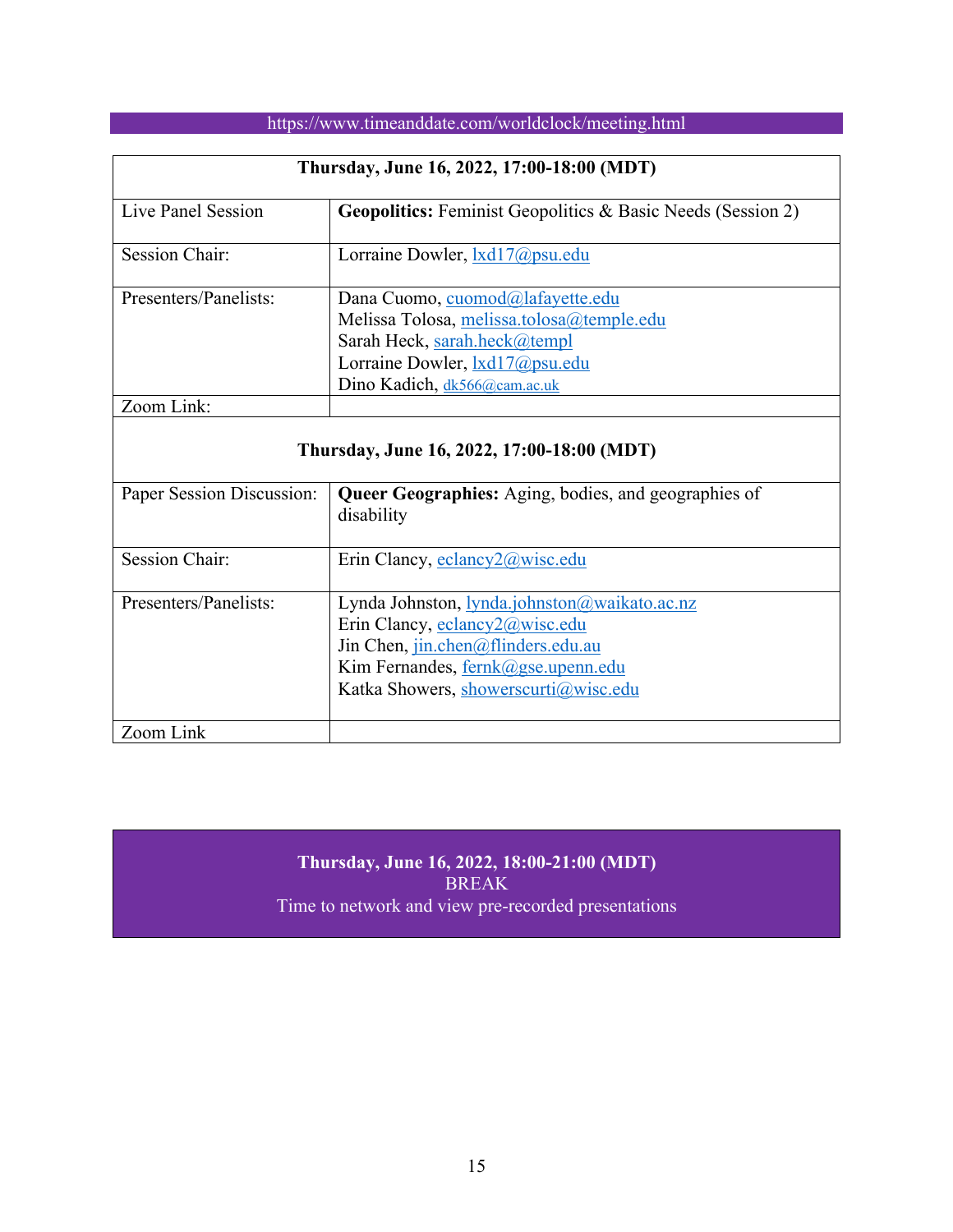| https://www.timeanddate.com/worldclock/meeting.html |                                                                                                                                    |  |
|-----------------------------------------------------|------------------------------------------------------------------------------------------------------------------------------------|--|
| Thursday, June 16, 2022, 22:00-23:00 (MDT)          |                                                                                                                                    |  |
| Paper Session Discussion:                           | Labor/Future of Work: Livelihood futures in food systems                                                                           |  |
| <b>Session Chair:</b>                               | Rashmi Gopi, rashmi.gopi@gmail.com                                                                                                 |  |
| Presenters/Panelists:                               | Balakrishnan P., baluchalavara@ip.du.ac.in<br>Dr. Taneesha D. Mohan, tdevimohan@gmail.com<br>padma dolker, padmadolker13@gmail.com |  |
| Zoom Link                                           |                                                                                                                                    |  |
|                                                     | Thursday, June 16, 2022, 23:00-00:00 (MDT)                                                                                         |  |
| Paper Session Discussion:                           | Mentoring: Self-Care and Allyship                                                                                                  |  |
| <b>Session Chair:</b>                               | Maria Anne Fitzgerald, fitzgerald.maria93@gmail.com                                                                                |  |
|                                                     | Anindita Datta, adatta@geography.du.ac.in                                                                                          |  |
| Presenters/Panelists:                               | Sampurna Das, sampurnasoc@gmail.com                                                                                                |  |
|                                                     | Anindya Basu, basu anindya2004@yahoo.com                                                                                           |  |
|                                                     | Emma Sharp, el.sharp@auckland.ac.nz                                                                                                |  |
| Zoom Link:                                          |                                                                                                                                    |  |
|                                                     | Thursday, June 16, 2022, 23:00-00:00 (MDT)                                                                                         |  |
| Paper Session Discussion:                           | Climate Change I                                                                                                                   |  |
| <b>Session Chair:</b>                               | Sneha Krishnan, skrishnan@jgu.edu.in                                                                                               |  |
| Presenters/Panelists:                               | Sneha Krishnan, skrishnan@jgu.edu.in                                                                                               |  |
|                                                     | Sangita Thebe Limbu, sangita.limbu@ucl.ac.uk                                                                                       |  |
|                                                     | Sara Kindon, sara.kindon@vuw.ac.nz                                                                                                 |  |
|                                                     | NIHARIKA Banerji, niharikabanerji426@gmail.com                                                                                     |  |
| Zoom Link:                                          |                                                                                                                                    |  |
|                                                     |                                                                                                                                    |  |
| Friday, June 17, 2022, 00:00-2:00 (MDT)<br>Workshop |                                                                                                                                    |  |
| Workshop:                                           | Workshop: Pushing Boundaries - Holding Space: Mentoring<br>and Writing Workshop in Feminist Geography                              |  |
| <b>Session Chairs:</b>                              | Anu Sabhlok (anu.sabhlok@gmail.com) and Anindita Datta<br>$(adatta(\omega)geography.du.ac.in)$                                     |  |
| Zoom Link:                                          |                                                                                                                                    |  |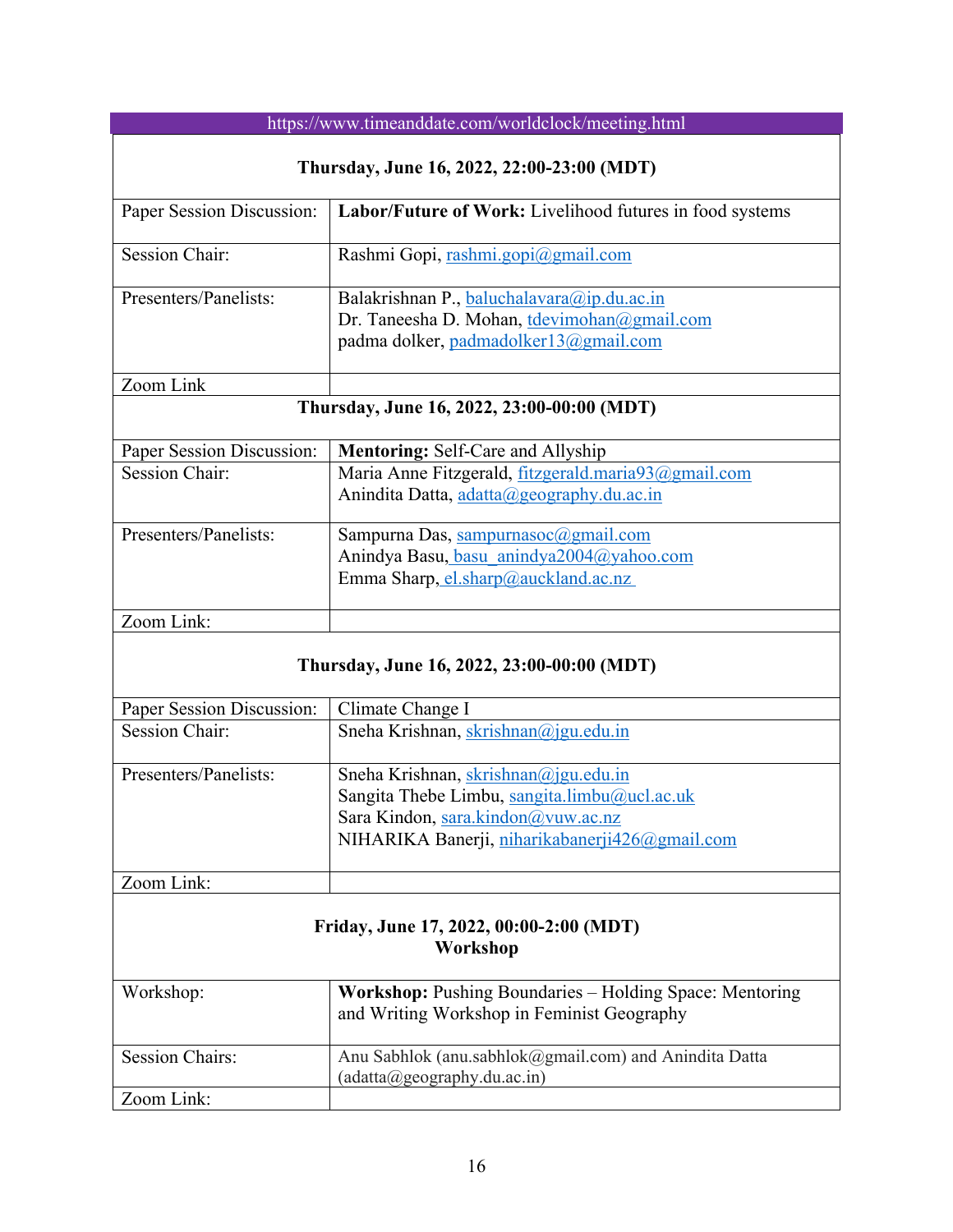| Friday, June 17, 2022, 1:00-2:00 (MDT) |                                                                                                                          |  |
|----------------------------------------|--------------------------------------------------------------------------------------------------------------------------|--|
| Paper Session Discussion:              | <b>Urban/Infrastructure: Built Environments</b>                                                                          |  |
| <b>Session Chair:</b>                  | <b>TBA</b>                                                                                                               |  |
| Presenters/Panelists:                  | Sara Larrabure, slarrabure@edu.ulisboa.pt<br>Chen Liu liuchen, 25@mail.sysu.edu.cn<br>Maja Zonjić, maja.zonjic@vuw.ac.nz |  |
| Zoom Link:                             |                                                                                                                          |  |

## **Friday, June 17, 2022, 1:00-2:00 (MDT)**

| Paper Session Discussion: | Climate Change II                                                                                                                                                                                             |
|---------------------------|---------------------------------------------------------------------------------------------------------------------------------------------------------------------------------------------------------------|
| <b>Session Chair:</b>     | <b>TBA</b>                                                                                                                                                                                                    |
| Presenters/Panelists:     | Federica Ravera, federica.ravera@udg.edu<br>Catalina Quiroga Manrique, catalina.quiroga@keg.lu.se<br>Christiane Meyer-Habighorst, c.meyer-habighorst@posteo.de<br>Maria Borràs Escayola, mariarasbo@gmail.com |
| Zoom Link:                |                                                                                                                                                                                                               |

## **Friday, June 17, 2022, 1:00-2:00 (MDT)**

| Paper Session Discussion: | Care/Care Work: Caregivers/Caregiving                                                                                                                                                             |
|---------------------------|---------------------------------------------------------------------------------------------------------------------------------------------------------------------------------------------------|
| Session Chair:            | Véronique Sioufi vemondsi@sfu.ca                                                                                                                                                                  |
| Presenters/Panelists:     | Priya Singh, s11119605@student.usp.ac.fj<br>Alicia Pérez García/Lucía del Moral Espín, aliciaperez@us.es<br>Cansu Sonmez, cansu.sonmez@gssi.it<br>Poppy Budworth, poppy.budworth@manchester.ac.uk |
| Zoom Link:                |                                                                                                                                                                                                   |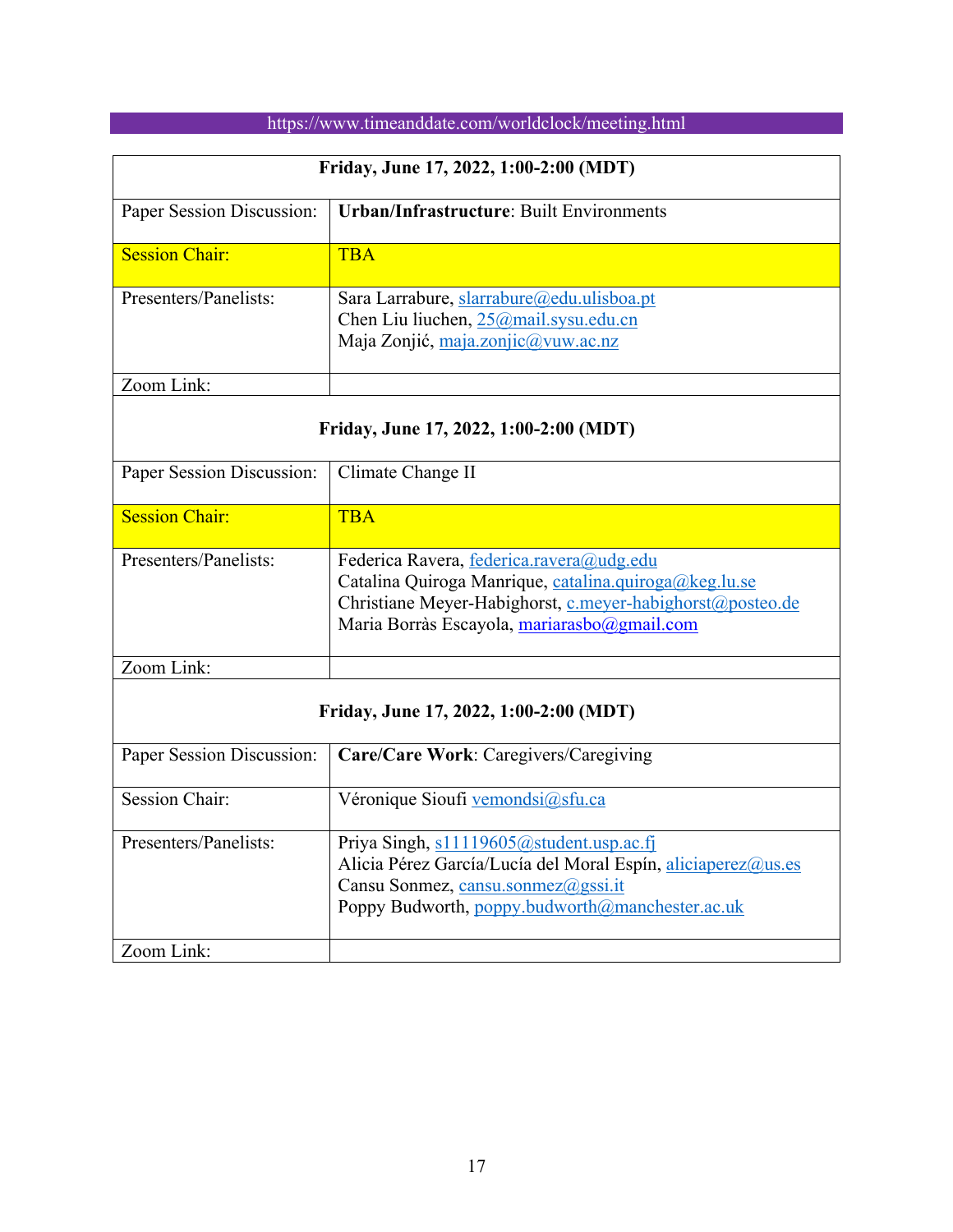| Friday, June 17, 2022 3:00-4:00 (MDT) |                                                                                                                                                                                                                |  |
|---------------------------------------|----------------------------------------------------------------------------------------------------------------------------------------------------------------------------------------------------------------|--|
| Paper/Panel Discussion:               | Masculinities 1: Gender, fieldwork, relationships & results                                                                                                                                                    |  |
| <b>Session Chair:</b>                 | Reena Kukreja, reena.kukreja@queensu.ca                                                                                                                                                                        |  |
| Presenters/Panelists:                 | Reena Kukreja, reena.kukreja@queensu.ca<br>Ester Gallo, ester.gallo@unitn.it<br>Suriyah Bi, sb210@soas.ac.uk                                                                                                   |  |
| Zoom Link                             |                                                                                                                                                                                                                |  |
| Friday, June 17, 2022 4:00-5:00 (MDT) |                                                                                                                                                                                                                |  |
| Paper/Panel Discussion:               | Masculinities II: Gender, fieldwork, relationships & results                                                                                                                                                   |  |
| <b>Session Chair:</b>                 | Reena Kukreja, reena.kukreja@queensu.ca                                                                                                                                                                        |  |
| Presenters/Panelists:                 | Ali Osman Yalçın, aliosmanyalcin@outlook.com<br>Ritodhi Chakraborty, ritodhi@protonmail.com<br>Árdís Kristín Ingvars, akingvars@hi.is<br>Karlein Strijbosch,<br>Strijboschk.strijbosch@maastrichtuniversity.nl |  |
| Zoom Link:                            |                                                                                                                                                                                                                |  |
| Friday, June 17, 2022 6:00-7:00 (MDT) |                                                                                                                                                                                                                |  |
| Paper Session Discussion:             | <b>Global South: Geopolitics Paper Session</b>                                                                                                                                                                 |  |
| <b>Session Chair:</b>                 | <b>TBA</b>                                                                                                                                                                                                     |  |
| Presenters/Panelists:                 | Natalia Loza Mayorga, nattaliloz@gmail.com<br>Zeynab Karim(Salehinia), zeynab.karim.edu@gmail.com                                                                                                              |  |
| Zoom Link:                            |                                                                                                                                                                                                                |  |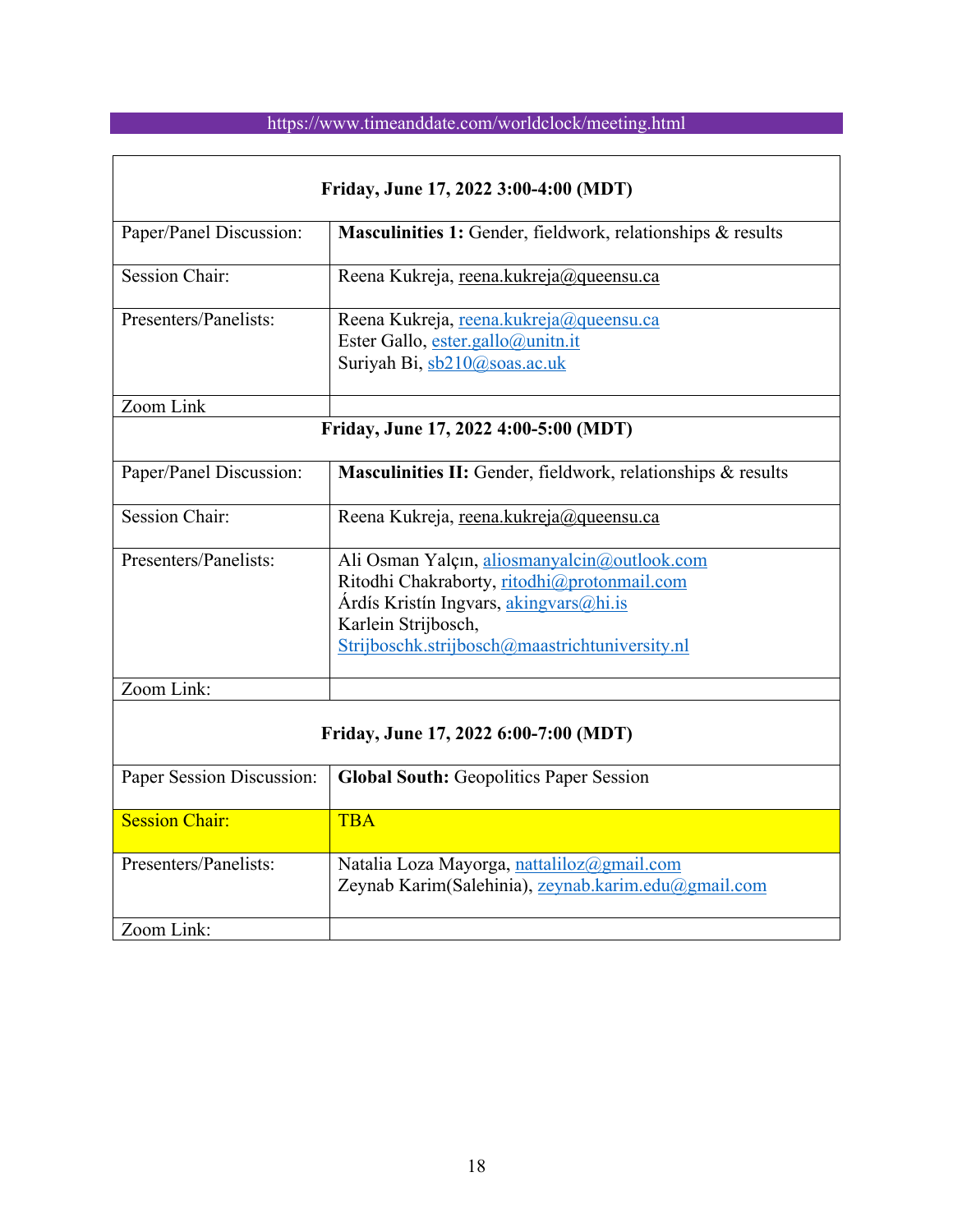| Friday, June 17, 2022 6:00-8:00 (MDT)<br><b>WORKSHOP</b> |                                                                                                     |
|----------------------------------------------------------|-----------------------------------------------------------------------------------------------------|
| Workshop:                                                | Workshop: Pushing against Coloniality in European Cities:<br>Activism, Art and Feminist Geographies |
| Session Chair:                                           | Inken Carstensen-Egwuom,<br>$inken. carstensen-egwuom@uni-flensburg.de$                             |
| Zoom Link:                                               |                                                                                                     |

# **Friday, June 17, 2022 7:00-8:00 (MDT)**

| Paper Session Discussion: | Labor/ Future of work: Digital labor: platforms, care and<br>flexibility |
|---------------------------|--------------------------------------------------------------------------|
| <b>Session Chair:</b>     | Kiley Goyette, kiley.goyette@mail.utoronto.ca                            |
| Presenters/Panelists:     | Al James, al.james@ncl.ac.uk                                             |
|                           | Barbara Orth, barbara.orth@fu-berlin.de                                  |
|                           | Véronique Sioufi, vemondsi@sfu.ca                                        |
|                           | Sarah Hartmann, sarah.hartmann@geo.uzh.ch                                |
|                           | S. Shakthi, shakthi.1988@gmail.com                                       |
| Zoom Link:                |                                                                          |
|                           | Friday, June 17, 2022 8:00-9:00 (MDT)                                    |
| <b>Panel Session</b>      | GIS Visualization: The Women+ Geospatial Mentorship                      |
|                           | Program                                                                  |
| <b>Session Chair:</b>     | Heather Porter, $h.g.$ porter@gmail.com                                  |
| Presenters/Panelists:     | Heather Porter, h.g.porter@gmail.com                                     |
|                           | Nicole Yeung, nicole.yeung.ca@gmail.com,                                 |
|                           | Aubin Douglas, aubindouglas@gmail.com                                    |
|                           | Sabrina Szeto, consult@sabrinaszeto.com                                  |

Zoom Link: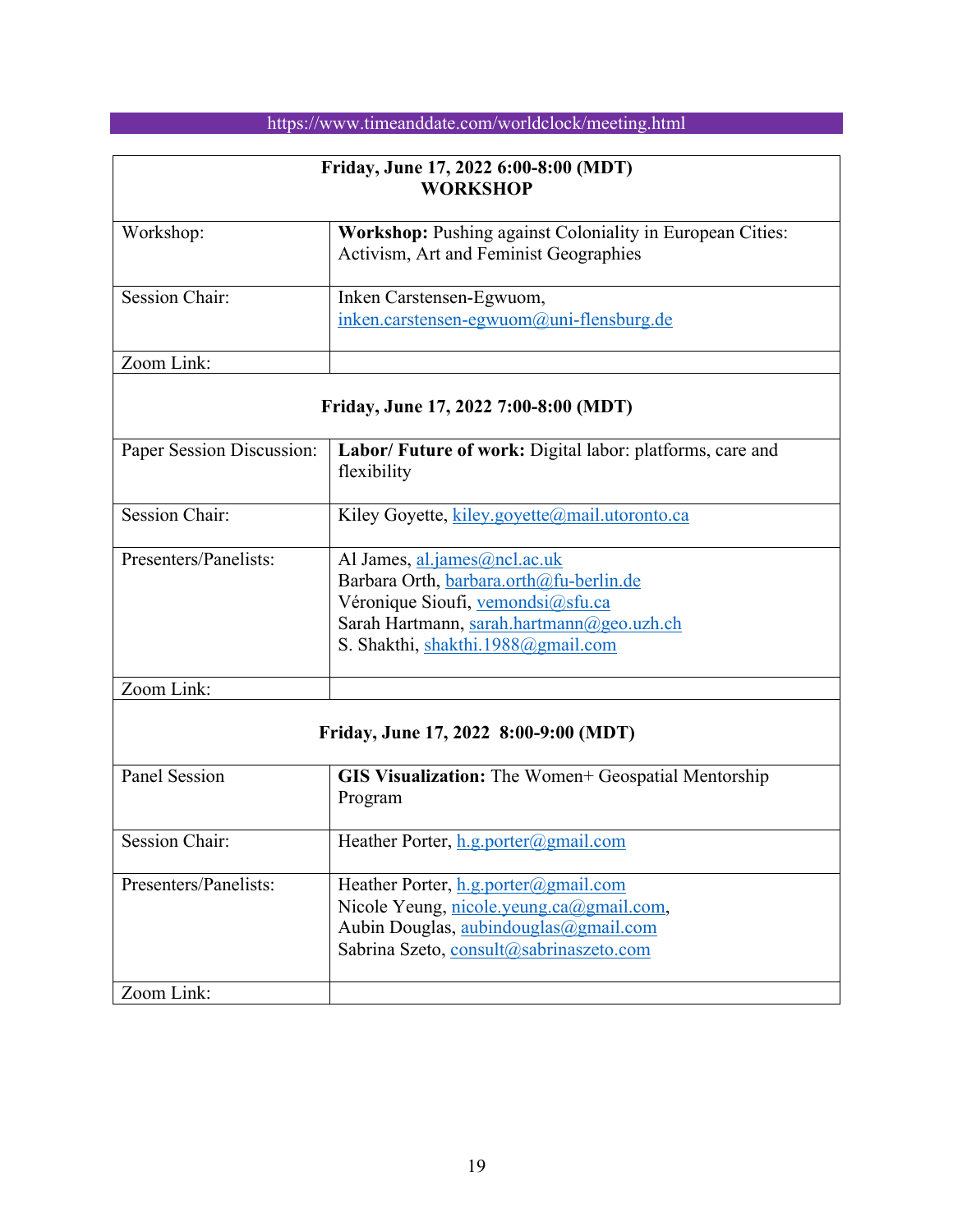|                                       | Friday, June 17, 2022 8:00-9:00 (MDT)                                                                                                                                                                                |  |  |
|---------------------------------------|----------------------------------------------------------------------------------------------------------------------------------------------------------------------------------------------------------------------|--|--|
| Paper Session Discussion:             | Feminist Political Ecology 2: Nature-society encounters through<br>neoliberal development, gendered knowledge geographies, and<br>peacebuilding                                                                      |  |  |
| <b>Session Chair:</b>                 | Lavanya Gupta, lavanyagu9ta01@gmail.com                                                                                                                                                                              |  |  |
| Presenters/Panelists:                 | Martina Jakubchik, 19mjp6@queensu.ca<br>Lavanya Gupta, lavanyagu9ta01@gmail.com<br>Brenda Boonabaana and Caroline Faria,<br>cvfaria@austin.utexas.edu<br>Sayan Banerjee, sayan.workspace@gmail.com                   |  |  |
| Zoom Link:                            |                                                                                                                                                                                                                      |  |  |
|                                       | Friday, June 17, 2022 8:00-9:00 (MDT)                                                                                                                                                                                |  |  |
| Paper Session Discussion:             | <b>Migration:</b> Gendered Experiences of Migration I                                                                                                                                                                |  |  |
| <b>Session Chair:</b>                 | Peter Hopkins, peter.hopkins@newcastle.ac.uk                                                                                                                                                                         |  |  |
| Presenters/Panelists:                 | Sarah Blue, sblue@txstate.edu<br>Melisa Argañaraz Gomez, melisa2@umbc.edu<br>Esther Sarai Ramos, estherramos@utexas.edu<br>Andréanne Bissonnette, andreanne.ob@gmail.com<br>Luisa Veronis, <i>veronis@uottawa.ca</i> |  |  |
| Zoom Link:                            |                                                                                                                                                                                                                      |  |  |
| Friday, June 17, 2022 8:00-9:30 (MDT) |                                                                                                                                                                                                                      |  |  |
| Panel Session:                        | Care/Care Work: "I'm glad you reached out! I'm actually at<br>capacity": Boundaries                                                                                                                                  |  |  |
| <b>Session Chair:</b>                 | Gabi Kirk gekirk@ucdavis.edu                                                                                                                                                                                         |  |  |
| Presenters/Panelists:                 | Brittany Cook, brittanycook@lsu.edu<br>Stepha Velednitsky, velednitsky@wisc.edu<br>Ashton Wesner, awesner@colby.edu                                                                                                  |  |  |
| Zoom Link:                            |                                                                                                                                                                                                                      |  |  |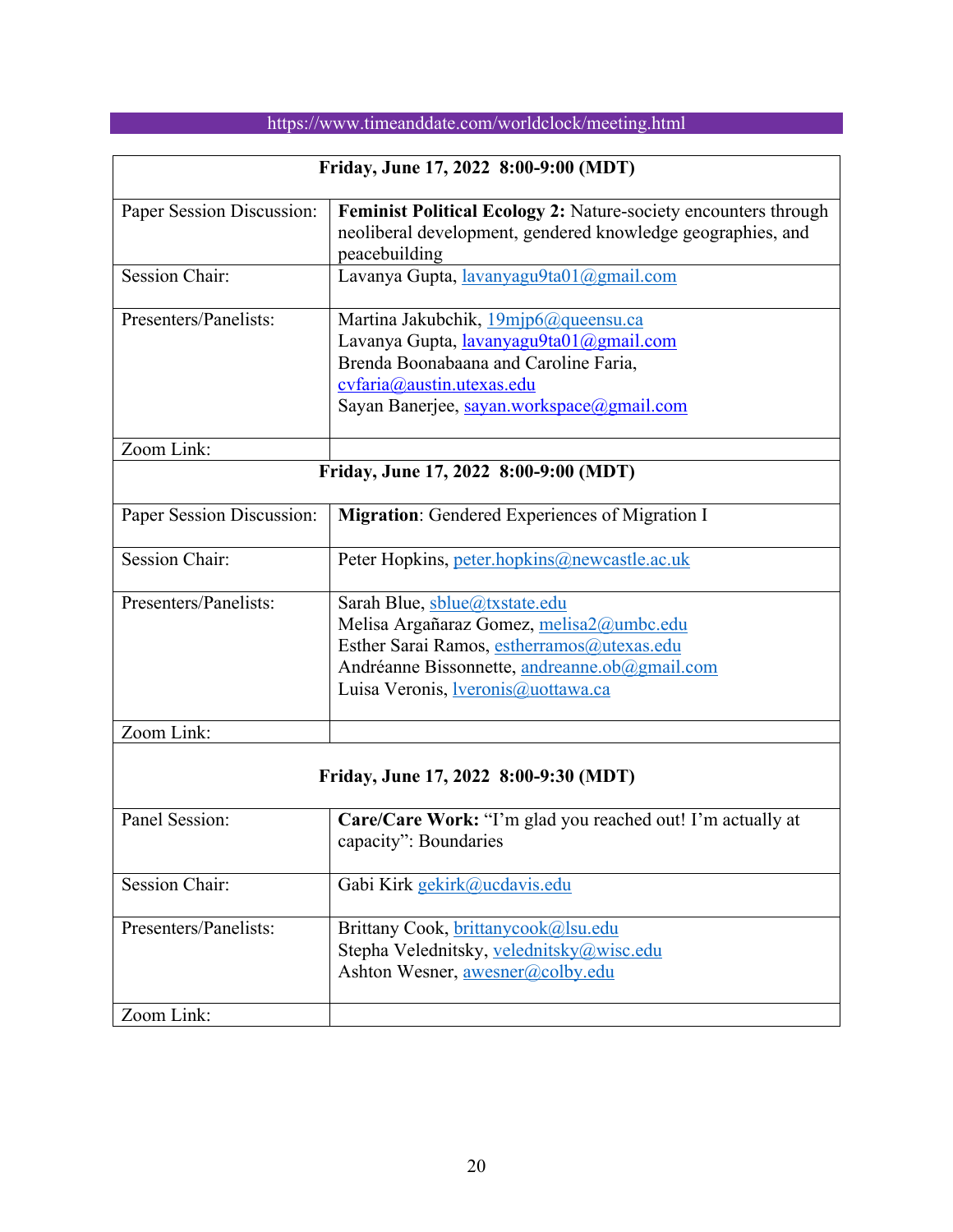| Friday, June 17, 2022 8:00-10:30 (MDT) |                                                                                                                                                                                                                                                                                                                                                                                                    |  |
|----------------------------------------|----------------------------------------------------------------------------------------------------------------------------------------------------------------------------------------------------------------------------------------------------------------------------------------------------------------------------------------------------------------------------------------------------|--|
| Panel Session:                         | BIPOC: Borderlands, Intimacies and In/Mobility: Black and<br>Indigenous Feminist Approaches to Embodied Life                                                                                                                                                                                                                                                                                       |  |
| <b>Session Chairs:</b>                 | Sara Smith, shsmith1@email.unc.edu<br>Lara Lookabaugh, lwl@live.unc.edu<br>Masaya Llavaneras Blanco, mllavane@uwo.ca                                                                                                                                                                                                                                                                               |  |
| Presenters/Panelists:                  | (Note Need Emails for Panelists):<br>Shivangi Baruah (University of Oxford),<br>Masaya Llavaneras Blanco (Huron University College,<br>University of Western Ontario),<br>Christy Hyman (University of Nebraska-Lincoln),<br>Nohely Guzman N. (University of California Los Angeles),<br>Melora Koepke (Simon Fraser University),<br>Lara Lookabaugh (University of North Carolina at Chapel Hill) |  |
| Zoom Link:                             |                                                                                                                                                                                                                                                                                                                                                                                                    |  |
|                                        | Friday, June 17, 2022 9:00-10:00 (MDT)                                                                                                                                                                                                                                                                                                                                                             |  |
| Paper Session Discussion:              | Labor/ Future of work: Urban landscapes and gendered<br>divisions of work-life                                                                                                                                                                                                                                                                                                                     |  |
| <b>Session Chair:</b>                  | Daniel Cockayne, daniel.cockayne@uwaterloo.ca                                                                                                                                                                                                                                                                                                                                                      |  |
| Presenters/Panelists:                  | Cheryl-lee Madden, clmadden@student.ubc.ca<br>Fikriyah Winata, fwinata2@illinois.edu<br>Hilal Kara, hilal.kara@queensu.ca<br>Ina Goel, inagoel@gmail.com<br>Sabiha Baig, sabiha.baig@gmail.com                                                                                                                                                                                                     |  |
| Zoom Link:                             |                                                                                                                                                                                                                                                                                                                                                                                                    |  |
| Friday, June 17, 2022 9:00-10:00 (MDT) |                                                                                                                                                                                                                                                                                                                                                                                                    |  |
| Paper Session Discussion:              | Sex and Sexuality: Research, Activism, and Youth                                                                                                                                                                                                                                                                                                                                                   |  |
| Session Chair:                         | Leah I. Coppella, leahic@yorku.ca                                                                                                                                                                                                                                                                                                                                                                  |  |
| Presenters/Panelists:                  | Leah I. Coppella, leahic@yorku.ca<br>Kate Boyer, boyerk@cardiff.ac.uk<br>Belinda Mahlknecht, belinda.mahlknecht@student.uibk.ac.at                                                                                                                                                                                                                                                                 |  |
| Zoom Link:                             |                                                                                                                                                                                                                                                                                                                                                                                                    |  |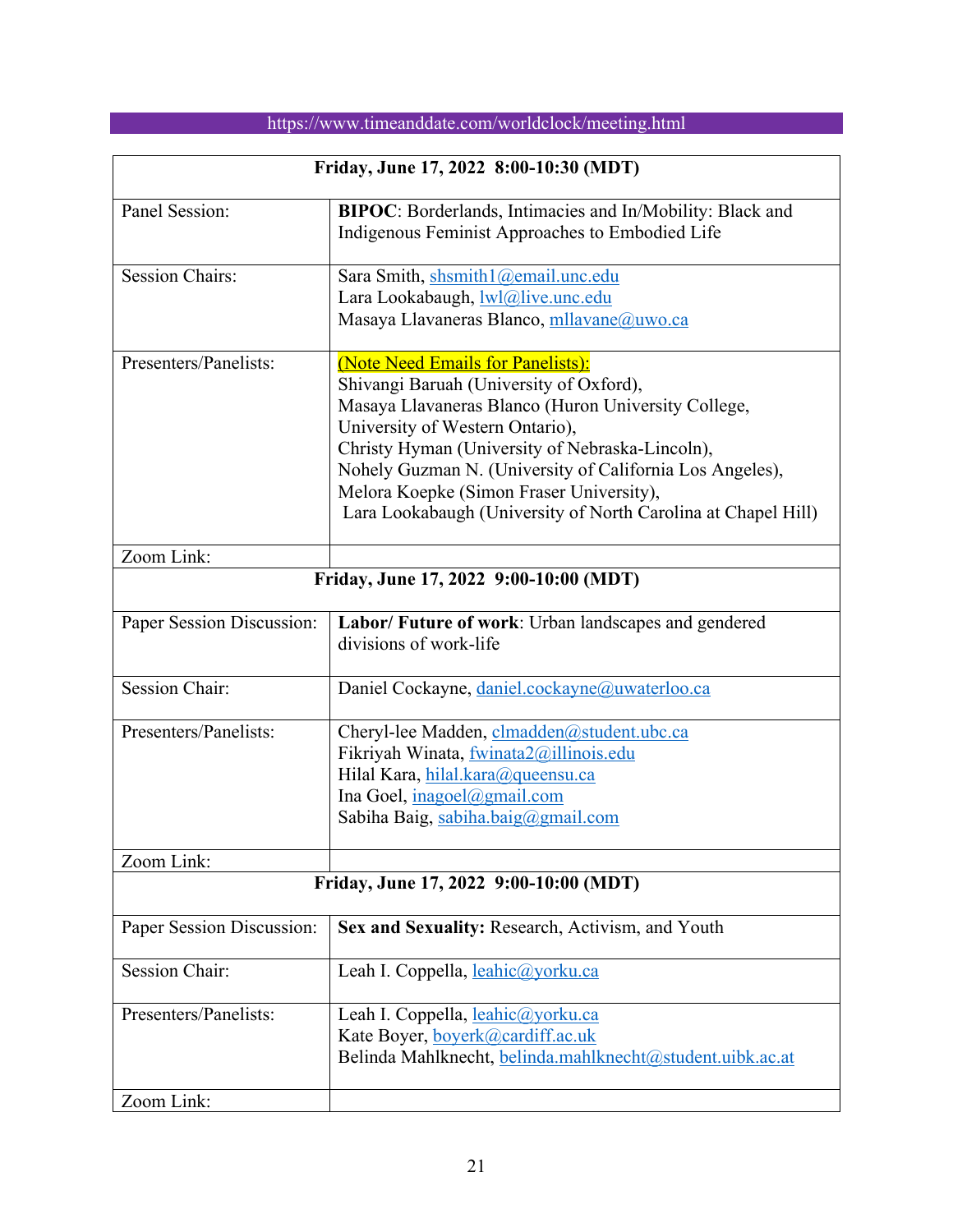|  | https://www.timeanddate.com/worldclock/meeting.html |  |
|--|-----------------------------------------------------|--|
|  |                                                     |  |

| Friday, June 17, 2022 9:00-10:00 (MDT)  |                                                                                                                                                                                                                                                                                   |  |
|-----------------------------------------|-----------------------------------------------------------------------------------------------------------------------------------------------------------------------------------------------------------------------------------------------------------------------------------|--|
| Paper Session Discussion:               | Migration: Gendered Experiences of Migration II                                                                                                                                                                                                                                   |  |
| <b>Session Chair:</b>                   | Peter Hopkins, peter.hopkins@newcastle.ac.uk                                                                                                                                                                                                                                      |  |
| Presenters/Panelists:                   | Peter Hopkins, peter.hopkins@newcastle.ac.uk<br>Malene H. Jacobsen, malene.jacobsen@ncl.ac.uk<br>Ayşe Gülşah Sarıkulak, gulsahsarikulak@gmail.com<br>Ayla Deniz and E. Murat Özgür, adeniz@ankara.edu.tr<br>sahar siavashi, sia.sahar@gmail.com<br>KIRTI, Kirti.sangwan@vuw.ac.nz |  |
| Zoom Link:                              |                                                                                                                                                                                                                                                                                   |  |
|                                         | Friday, June 17, 2022 9:00-10:00 (MDT)                                                                                                                                                                                                                                            |  |
| Paper Session Discussion:               | <b>Methods:</b> Transnational and Temporal Methods                                                                                                                                                                                                                                |  |
| <b>Session Chair:</b>                   | <b>TBA</b>                                                                                                                                                                                                                                                                        |  |
| Presenters/Panelists:                   | Jaeyeon Lee, jaeyeon.lee@uky.edu<br>Jenna Loyd, jmloyd@wisc.edu<br>Alicia Pérez García, aliciaperez@us.es                                                                                                                                                                         |  |
| Zoom Link:                              |                                                                                                                                                                                                                                                                                   |  |
| Friday, June 17, 2022 10:00-11:00 (MDT) |                                                                                                                                                                                                                                                                                   |  |
| Paper Session Discussion:               | <b>BIPOC:</b> Racialized (Im)mobilities & Structural Violence                                                                                                                                                                                                                     |  |
| <b>Session Chair:</b>                   | <b>TBA</b>                                                                                                                                                                                                                                                                        |  |
| Presenters/Panelists:                   | Sarah McCullough, smcc@ucdavis.edu<br>Sarah Brown, Sarah.e.brown@colorado.edu<br>Sofi Johansson, sofi.johansson@humangeo.su.se<br>Brett S. Goldberg, brettg@asu.edu                                                                                                               |  |
| Zoom Link:                              |                                                                                                                                                                                                                                                                                   |  |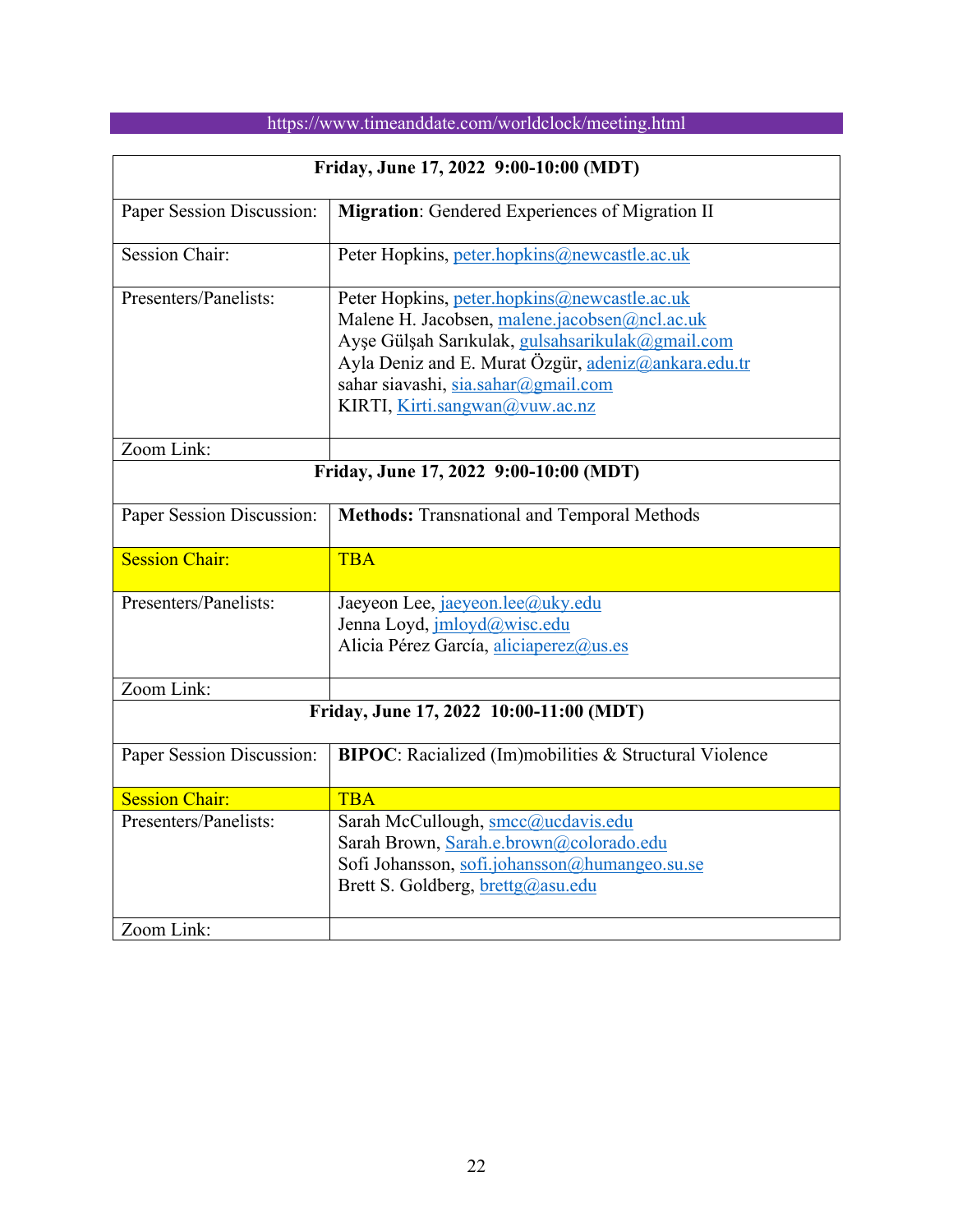$\overline{\phantom{a}}$ 

| Friday, June 17, 2022 10:00-12:00 (MDT)                                                                                                                                          |                                                                                                                                                                                                                                                                                                                                                                                                                                                                                                                                                              |  |
|----------------------------------------------------------------------------------------------------------------------------------------------------------------------------------|--------------------------------------------------------------------------------------------------------------------------------------------------------------------------------------------------------------------------------------------------------------------------------------------------------------------------------------------------------------------------------------------------------------------------------------------------------------------------------------------------------------------------------------------------------------|--|
| Panel Sessions:                                                                                                                                                                  | Migration: Geopolitics of Migration Sessions I and II                                                                                                                                                                                                                                                                                                                                                                                                                                                                                                        |  |
| <b>Session Chair:</b>                                                                                                                                                            | Banu Gokariksel, banug@email.unc.edu                                                                                                                                                                                                                                                                                                                                                                                                                                                                                                                         |  |
| Presenters/Panelists:                                                                                                                                                            | Jenna Loyd, jmloyd@wisc.edu<br>Anna Secor, anna.j.secor@durham.ac.uk<br>Devran Koray Ocal, ocaldk@gmail.com<br>Nathan Swanson, swanso64@purdue.edu<br>Sameera Ibrahim, sibrahim5@wisc.edu<br>Chris Courtheyn, courtheyn@gmail.com<br>Adam Saltsman, asaltsman@worchester.edu<br>Shae Frydenlund, shaef@upenn.edu<br>Suad Jabr, suad@email.unc.edu<br>Valentina Glockner Fagetti, valentina.glockner@cinvestav.mx<br>Rebecca Torres, rebecca.torres@austin.utexas.edu<br>Caroline Faria, fariacv@gmail.com<br>Emanuela Borzacchiello, emanuela.borz@gmail.com |  |
| Zoom Link:                                                                                                                                                                       |                                                                                                                                                                                                                                                                                                                                                                                                                                                                                                                                                              |  |
| Friday, June 17, 2022 10:00-12:00 (MDT)<br>Live Panel Session<br>Panel Session:<br>Care/Care Work: Building Chicanx, Latinx, and Indigenous<br>Feminist Geographies of Care Work |                                                                                                                                                                                                                                                                                                                                                                                                                                                                                                                                                              |  |
| <b>Session Chair:</b>                                                                                                                                                            | Christina Faiver-Serna, cristina.faiver-serna@unh.edu                                                                                                                                                                                                                                                                                                                                                                                                                                                                                                        |  |
| Presenters/Panelists:                                                                                                                                                            | Cristina Faiver-Serna, cristina.faiver-serna@unh.edu<br>Madelaine Cahuas, mcahuas@umn.edu<br>Jessica Lopez Lyman, lyma0025@umn.edu<br>Leigh-Anna Hidalgo, lhidalgo@binghamton.edu<br>Carla Macal, cosoriove@gmail.com                                                                                                                                                                                                                                                                                                                                        |  |
| Zoom Link:                                                                                                                                                                       |                                                                                                                                                                                                                                                                                                                                                                                                                                                                                                                                                              |  |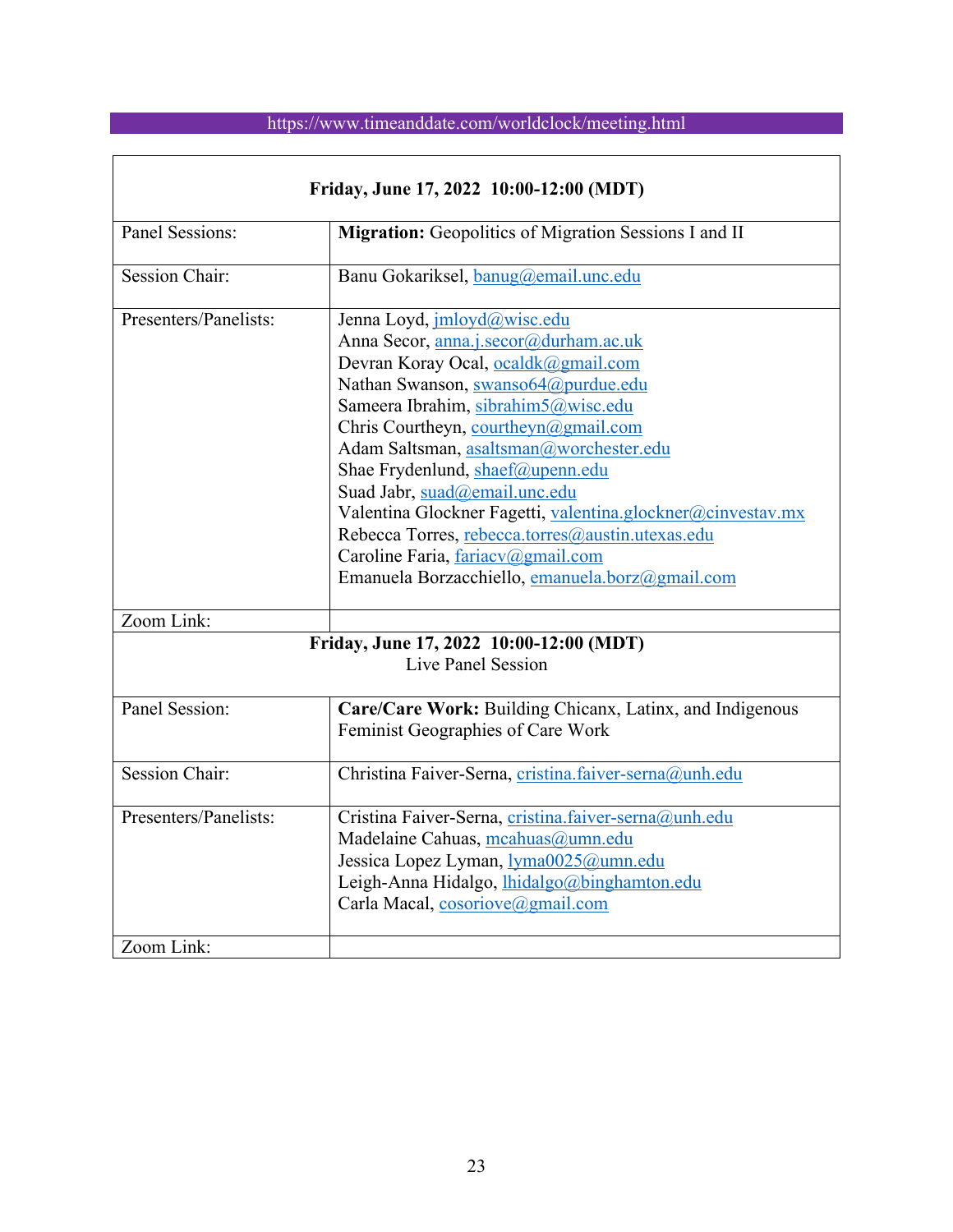| Friday, June 17, 2022 10:00-12:00 (MDT)<br><b>WORKSHOP</b> |                                            |  |
|------------------------------------------------------------|--------------------------------------------|--|
| Workshop:                                                  | <b>Workshop:</b> Preparing a Book Proposal |  |
| Session Chair:                                             | Amy Trauger, atrauger@uga.edu              |  |
| Zoom Link:                                                 |                                            |  |

### **Friday, June 17, 2022 11:00-12:00 (MDT)**

| Paper Session Discussion: | <b>Reproductive Rights:</b> Access, Activism, and Alliances                                                                                                                                                                                                                        |
|---------------------------|------------------------------------------------------------------------------------------------------------------------------------------------------------------------------------------------------------------------------------------------------------------------------------|
| <b>Session Chair:</b>     | Zoe Meletis, zoe.meletis@unbc.ca                                                                                                                                                                                                                                                   |
| Presenters/Panelists:     | Reecia Orzeck, rorzeck@ilstu.edu<br>Cordelia Freeman & Sandra Rodríguez, c.freeman@exeter.ac.uk<br>Olivia Engle, oengle01@mail.bbk.ac.uk<br>Amrita Kumar-Ratta and Dahlia Bhattacharjee,<br>amrita.kumar.ratta@mail.utoronto.ca<br>Emily Mitchell-Eaton emitchelleaton@colgate.edu |
| Zoom Link:                |                                                                                                                                                                                                                                                                                    |

### **Friday, June 17, 2022 12:00-13:00 (MDT)** BREAK

| Friday, June 17, 2022 13:00-15:00 (MDT)<br><b>WORKSHOP</b> |                                                               |  |
|------------------------------------------------------------|---------------------------------------------------------------|--|
| <b>Session Title:</b>                                      | Caring Jams                                                   |  |
| <b>Session Chair:</b>                                      | Araby Smyth, asmyth@yorku.ca                                  |  |
| Zoom Link:                                                 |                                                               |  |
| Friday, June 17, 2022 13:00-15:00 (MDT)<br><b>WORKSHOP</b> |                                                               |  |
| Workshop:                                                  | Advancing Feminist Scholarship in Critical Health Geographies |  |
| <b>Session Chair:</b>                                      | Annie Elledge, annieme@email.unc.edu                          |  |
| Zoom Link:                                                 |                                                               |  |